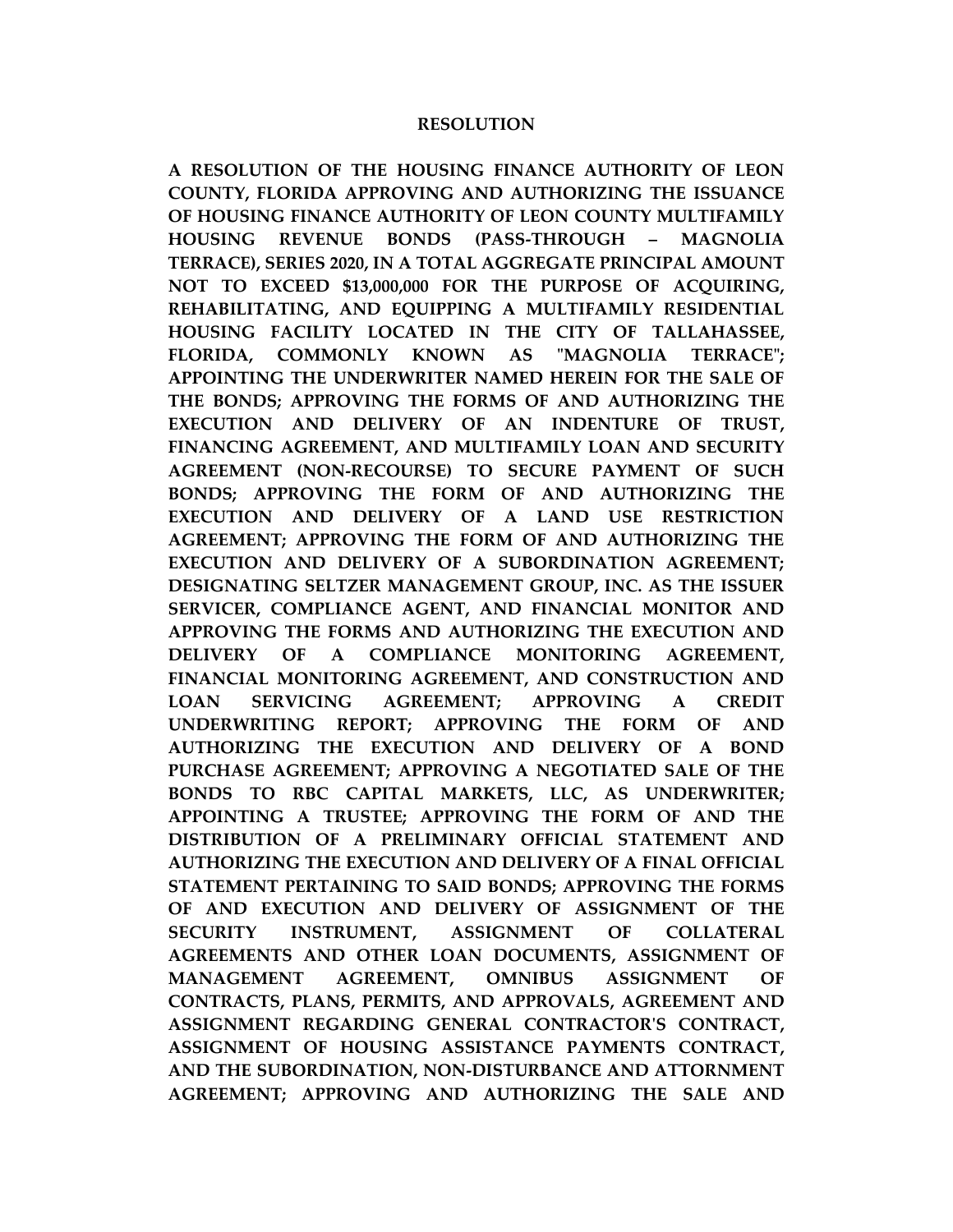**TRANSFER OF MAGNOLIA TERRACE; APPROVING THE FORM OF AND AUTHORIZING THE EXECUTION AND DELIVERY OF THE TERMINATION OF RESTRICTION AGREEMENT; AUTHORIZING ALL OTHER NECESSARY ACTIONS, AGREEMENTS, CERTIFICATES, OR INSTRUMENTS REQUIRED TO ISSUE AND DELIVER THE BONDS; AND PROVIDING AN EFFECTIVE DATE.**

**WHEREAS**, the Legislature of the State of Florida (the "State") has enacted the Florida Housing Finance Authority Law, Sections 159.601 through 159.623, Part IV, Florida Statutes, as amended (the "Act"), pursuant to which the State has empowered each county in the State to create by ordinance a separate public body corporate and politic to be known as a housing finance authority of the county for the purpose of alleviating a shortage of housing and creating capital for investment in housing in the area of operation of such housing finance authority; and

**WHEREAS**, the Housing Finance Authority of Leon County, Florida (the "Issuer") is empowered to issue its revenue bonds, notes or other evidences of indebtedness to finance the acquisition, construction and development of multifamily rental housing for persons of low and moderate income at prices or rentals they can afford; and

**WHEREAS**, the Issuer has the power to issue revenue bonds for the purposes described in the Act, including, without limitation, to refund outstanding obligations of the Issuer, to finance the purchase of mortgage loans originated to persons of low and moderate income, and to stimulate the acquisition, construction, and rehabilitation of housing within Leon County, Florida (the "County"); and

**WHEREAS**, the Issuer has determined that there exists a shortage of safe and sanitary housing for persons and families of moderate middle and lesser income within the County; and

**WHEREAS,** the Issuer previously issued its Taxable Multifamily Housing Revenue Bonds (Magnolia Terrace Apartments Project), Series 2002 in the aggregate principal amount of \$475,000 (the "Series 2002 Bonds") for the purpose of refinancing a portion of the cost of the acquisition, construction, rehabilitation and equipping of the multifamily rental housing facility for persons or families of moderate, middle, or lesser income known as Magnolia Terrace consisting of approximately 108 residential units located at 509 East Magnolia Drive, Tallahassee, Florida 32301 (the "Development"); and

**WHEREAS,** in connection with the issuance of the Series 2002 Bonds, the Issuer, Magnolia Terrace Apartments, Ltd. (the "Prior Owner"), and Regions Bank entered into that certain Restriction Agreement, dated as of October 1, 2002 and recorded October 29, 2002, in Official Records Book 2755, Page 00218, in the Public Records of Leon County, Florida, as amended by that certain First Amendment to Land Use Restriction Agreement, dated as of October 1, 2007, and recorded October 31, 2007, in Official Records Book 3785, Page 917, in the Public Records of Leon County, Florida, and as further amended by that certain Second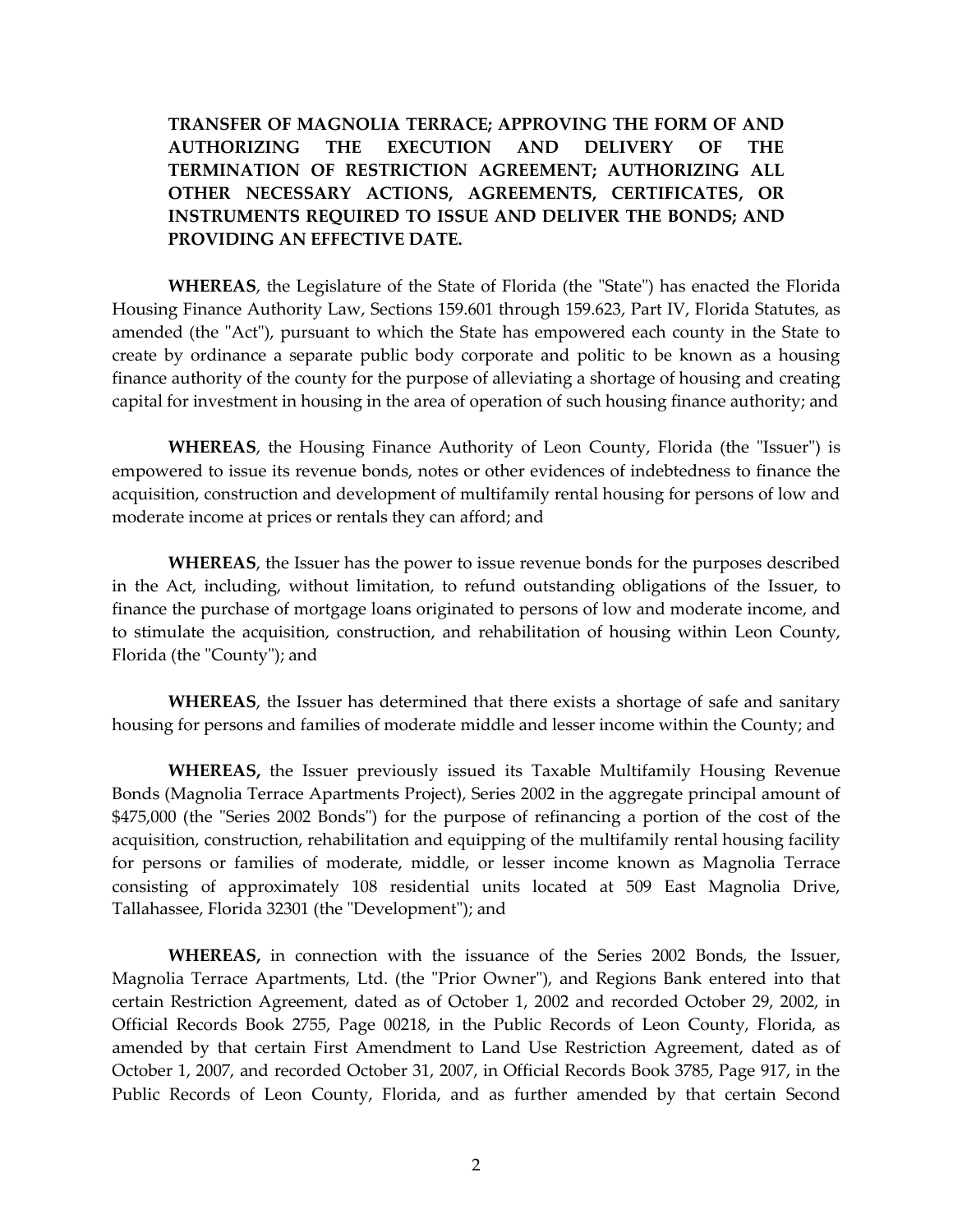Amendment to Restriction Agreement, dated as of March 12, 2014, and recorded March 13, 2014, in Official Records Book 4652, Page 1537, in the Public Records of Leon County, Florida (collectively, the "Prior Restriction Agreement"); and

**WHEREAS,** the Prior Owner sold its interest in the Development to AHA-Magnolia, LLC (the "Current Owner") and the Series 2002 Bonds were defeased in connection therewith; and

**WHEREAS,** the Prior Restriction Agreement survived the defeasance of the Series 2002 Bonds and continues to encumber the Development until its termination on October 31, 2022, and the rights, duties, and obligations under the Prior Restriction Agreement were assumed by the Current Owner through that certain Assignment and Assumption Agreement, dated as of March 12, 2004, by and among the Issuer, the Prior Owner, and the Current Owner; and

**WHEREAS,** the Current Owner is selling its interest in the Project to LIH Magnolia Terrace, LP (the "Borrower") and has requested the Issuer approve the sale and transfer of ownership of the Development to the Borrower; and

**WHEREAS**, the Borrower has requested that the Issuer issue its Multifamily Housing Revenue Bonds (Pass-Through – Magnolia Terrace), Series 2020 in the aggregate principal amount of not to exceed \$13,000,000 (the "Bonds") for the purpose of funding a loan to the Borrower in the amount of the Bonds (the "Loan") for the financing of the acquisition, rehabilitation, and equipping of the Development; and

**WHEREAS,** the Issuer expressed its intent to proceed with the financing of the acquisition, rehabilitation, and equipping of the Development through the issuance of the Bonds pursuant to that certain Resolution adopted by the Issuer on March 15, 2019; and

**WHEREAS**, pursuant to the Act, and the Indenture of Trust (the "Indenture"), by and between the Issuer and The Bank of New York Mellon Trust Company, N.A., as trustee (the "Trustee"), the Issuer has determined to issue, sell, and deliver the Bonds for the purpose of funding the Loan pursuant to the Financing Agreement (the "Financing Agreement"), by and among the Issuer, CBRE Multifamily Capital, Inc. (the "Lender") and the Borrower; and

**WHEREAS,** Fannie Mae as credit enhancer has agreed to issue a Pass-Through Certificate as security for the Bonds; and

**WHEREAS**, the Lender will act as the Fannie Mae DUS Lender in connection with the issuance of the Pass-Through Certificate; and

**WHEREAS**, to secure payment of the Bonds, the Issuer and the Trustee will enter into the Indenture to provide for, among other things, the security for the Bonds; and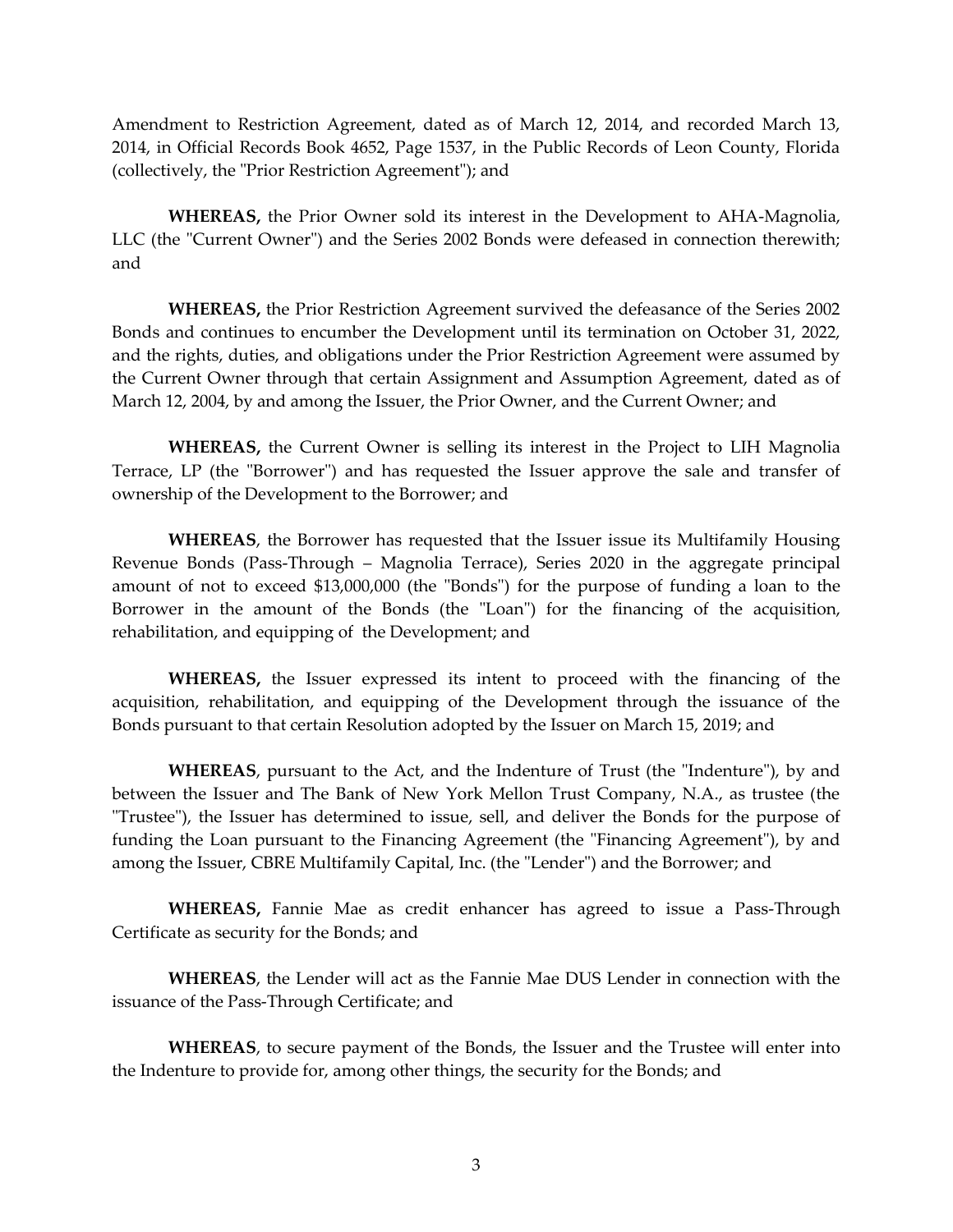**WHEREAS**, as a condition to making the Loan, the Issuer shall enter into that certain Multifamily Loan and Security Agreement (Non-Recourse) (the "Security Agreement"), by and between the Issuer and the Borrower;

**WHEREAS**, the Security Agreement along with certain other documents described herein will be assigned by the Issuer to the Lender pursuant to that certain Assignment of Collateral Agreements and Other Loan Documents (the "Assignment"); and

**WHEREAS**, as a further condition of facilitating the Loan and in connection with the issuance of the Bonds, the Issuer shall enter into the Land Use Restriction Agreement (the "Land Use Restriction Agreement"), by and among the Issuer, the Borrower, and the Trustee, in order to preserve the tax-exempt status of the Bonds; and

**WHEREAS**, the Loan shall be evidenced by a promissory note (the "Note") from the Borrower to the Issuer as assigned to the Lender, and secured by that certain Multifamily Mortgage, Assignment of Leases and Rents, Security Agreement and Fixture Filing (the "Mortgage") from the Borrower to the Issuer and assigned to the Lender pursuant to that certain Assignment of Security Instrument (the "Mortgage Assignment"); and

**WHEREAS,** the Issuer shall enter into that certain Omnibus Assignment of Contracts, Plans, Permits, and Approvals, by and among the Issuer and the Borrower, and shall assign its rights thereunder to the Lender pursuant to the Assignment; and

**WHEREAS,** the Issuer shall enter into that certain Assignment of Management Agreement, by and among the Issuer, the Borrower, and RAM Partners, LLC, and shall assign its rights thereunder to the Lender pursuant to the Assignment; and

**WHEREAS,** the Issuer shall enter into that certain Agreement and Assignment Regarding General Contractor's Contract, by and among the Issuer, the Borrower, and Wilshire Pacific Builders, LLC, and shall assign its rights thereunder to the Lender pursuant to the Assignment; and

**WHEREAS,** the Issuer shall enter into that certain Assignment of Housing Assistance Payments Contract, by and among the Issuer and the Borrower, and shall assign its rights thereunder to the Lender pursuant to the Assignment; and

**WHEREAS**, the Issuer has determined that a negotiated sale of the Bonds is in the best interest of the Issuer; and

**WHEREAS,** in connection with the negotiated sale of the Bonds, the Issuer desires to enter into a Bond Purchase Agreement (the "Bond Purchase Agreement"), by and among the Issuer, the Borrower, and RBC Capital Markets, LLC, as underwriter (the "Underwriter"); and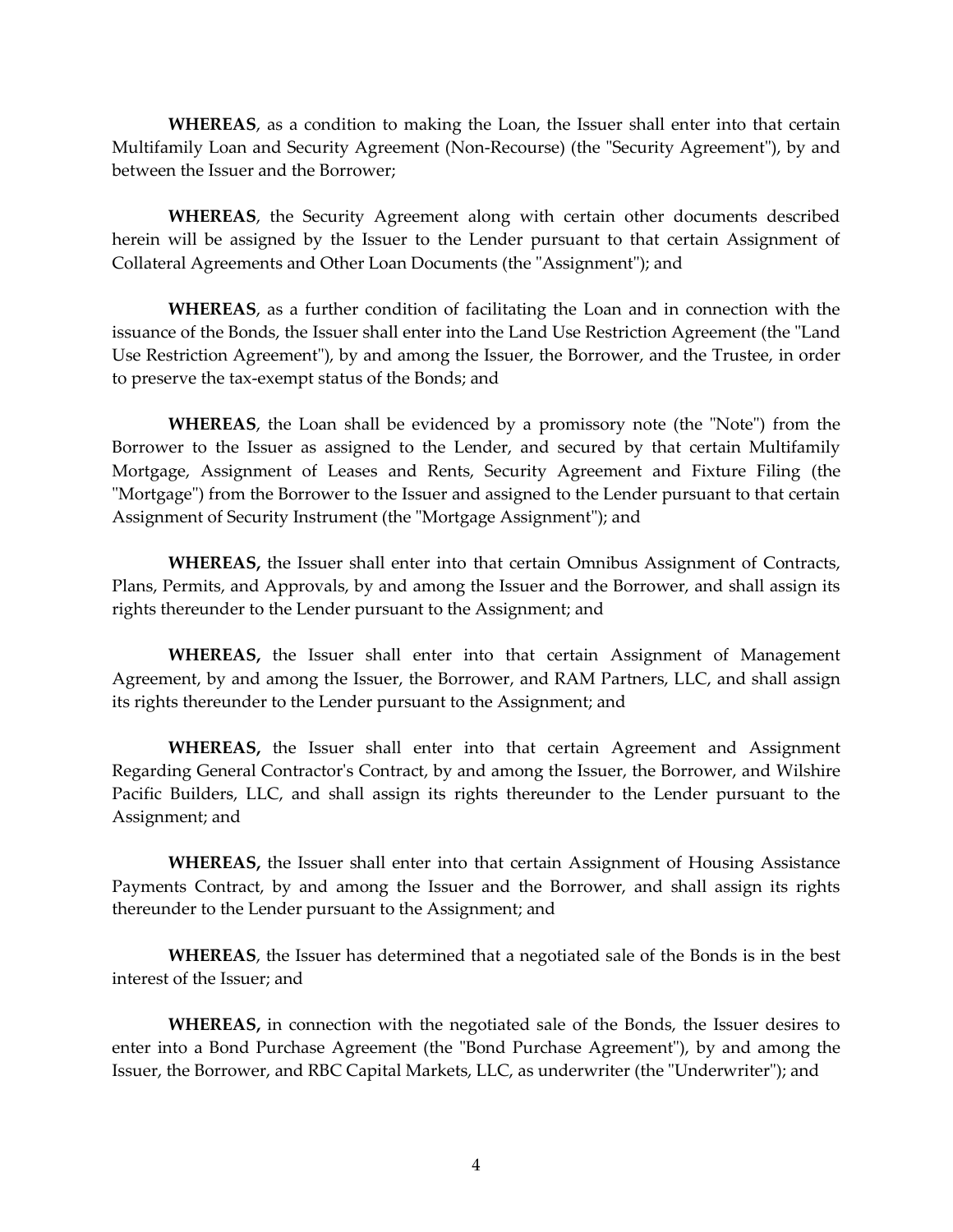**WHEREAS,** in connection with the offering and sale of the Bonds, the Issuer desires to approve the distribution of the Preliminary Official Statement, delegate the authority to deem the Preliminary Official Statement "final" for purposes of Rule 15c2-12 of the Securities Exchange Act of 1943, as amended (the "Rule"), and authorize the execution and delivery of a final Official Statement with respect to the Bonds (the "Official Statement"); and

**WHEREAS,** the Issuer shall enter into a Subordination Agreement (the "Subordination Agreement"), by and among the Issuer, the Borrower, and the Current Owner, setting forth, among other things, certain rights of the parties in connection with a seller loan from Affordable Housing America, Inc. to the Borrower; and

**WHEREAS,** in order to further secure payment of the Bonds, certain guaranties will be provided by the Borrower; LIH Magnolia Terrace GP, LLC; Magnolia Terrace Developer, LLC; and Jacob Levy, individually, in favor of the Issuer; and

**WHEREAS,** the Issuer shall enter into that certain Termination of Restriction Agreement (the "Termination Agreement"), by and between the Issuer and the Current Owner, whereby the Prior Restriction Agreement shall be terminated upon the recording of the Land Use Restriction Agreement; and

**WHEREAS,** the Issuer shall enter into that certain Subordination, Non-Disturbance and Attornment Agreement, by and among the Issuer, the Borrower, and Washco Vending, Inc. (the "Tenant"), whereby the Tenant agrees to the subordination of the lease to the Security Instrument; and

**WHEREAS,** the Issuer desires to appoint The Bank of New York Mellon Trust Company, N.A., as Trustee; and

**WHEREAS,** Seltzer Management Group, Inc. (the "Servicer") will be the issuer servicer, financial monitor, and compliance monitoring agent with respect to the Bonds; and

**WHEREAS,** the Issuer desires to approve the Credit Underwriting Report prepared by the Servicer for the Issuer (the "Credit Underwriting Report"); and

**WHEREAS**, the Issuer desires to grant to its appropriate officers the authority to do and perform and execute all other documents and instruments, not mentioned herein, necessary to issue the Bonds; and

**NOW, THEREFORE, BE IT RESOLVED** by the members of the Housing Finance Authority of Leon County, Florida, a lawful quorum of which is duly assembled, as follows:

**SECTION 1. FINDINGS AND DETERMINATIONS.** The Issuer hereby finds and determines that: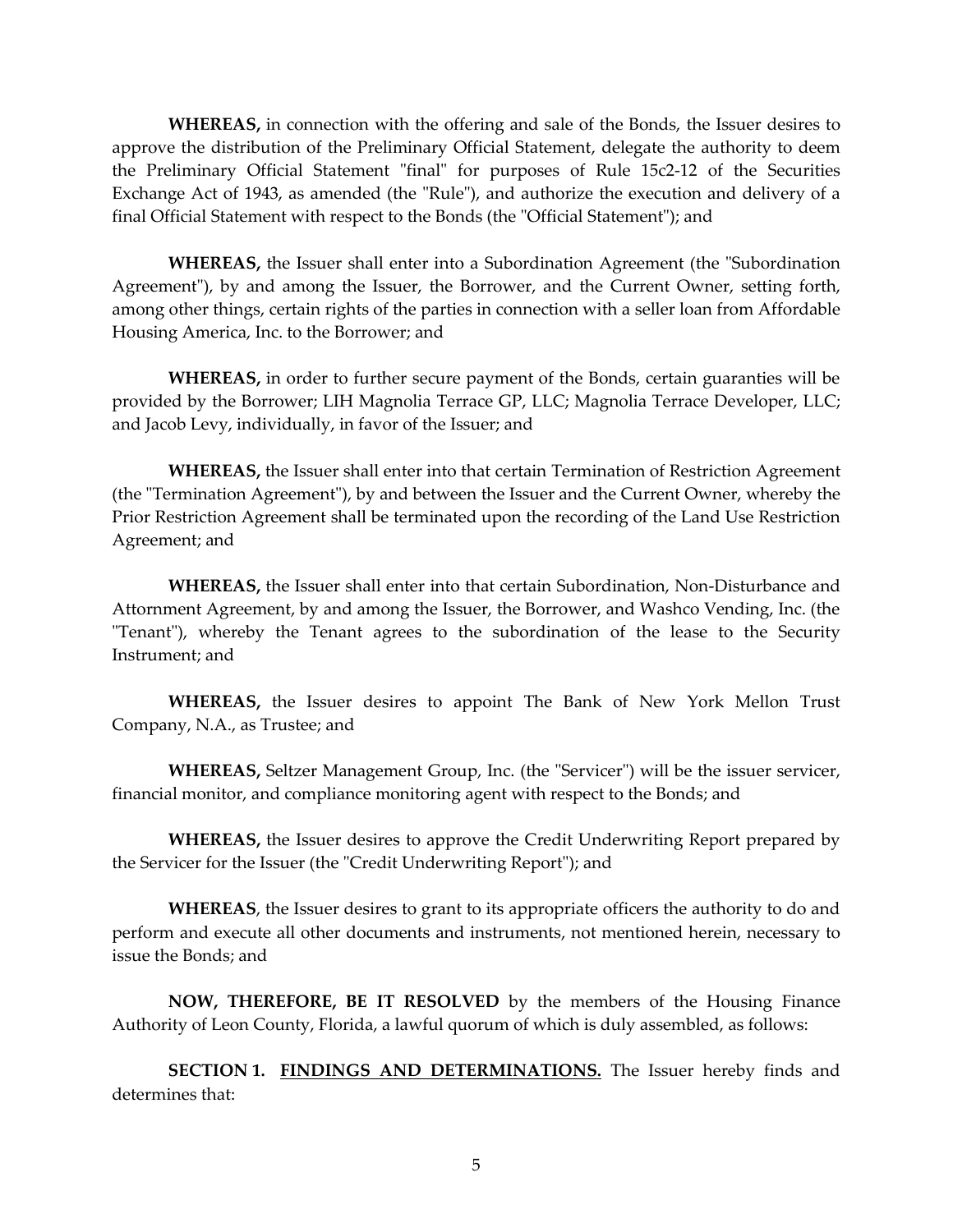(a) All statements and provisions of the foregoing recitals are incorporated herein as findings and determinations of the Issuer.

(b) A negotiated sale of the Bonds is in the best interest of the Issuer in light of the prevailing unsettled condition of the bond market, and the necessity of complying with provisions of the Internal Revenue Code of 1986, as amended, which make it essential that the Issuer have maximum flexibility in structuring the Bonds, which flexibility would not be possible in competitive bidding.

(c) Based upon such findings, the Issuer approves the negotiated sale of the Bonds to the Underwriter.

(d) Prior to executing and delivering the Indenture, the Issuer shall have received disclosure statements from the Underwriter setting forth the information required by Section 218.385, Florida Statutes, as amended.

(e) In addition to the words and terms defined or described herein, and unless the context otherwise requires, the terms defined in the documents identified and described in the foregoing recitals and in this Resolution (collectively, the "Financing Documents") shall have the meanings herein that are ascribed to them in the Financing Documents.

**SECTION 2. AUTHORIZATION AND DETAILS OF THE BONDS.** The Issuer hereby authorizes the issuance of not to exceed \$13,000,000 total aggregate principal amount of the Bonds to be designated as "Housing Finance Authority of Leon County, Florida Multifamily Housing Revenue Bonds, (Pass-Through Magnolia Terrace), Series 2020," or such other designation as may be determined by the Issuer. The Bonds shall bear interest payable at such times and in such manner, and shall have maturity dates (not to exceed forty years (40) from the date of issuance of the Bonds) and shall be subject to redemption, all as described in the Indenture. The Bonds are issuable only as fully registered bonds in the denominations as provided in the Indenture.

**SECTION 3. APPROVAL OF PRELIMINARY OFFICIAL STATEMENT.** The Issuer hereby approves the form and content of the draft Preliminary Official Statement attached hereto as **EXHIBIT A**, and authorizes the Chair, Vice Chair, or any member of the Issuer to make or approve such changes, modifications, and revisions to the draft Preliminary Official Statement as he or she may deem necessary or desirable; hereby authorizes the Chair, Vice Chair, or any member of the Issuer to deem "final" the Preliminary Official Statement, as so amended and approved by him or her, for purposes of the Rule; and approves the use of the Preliminary Official Statement in the marketing of the Bonds. The Chair, Vice Chair, Secretary, Assistant Secretary, or any member of the Issuer are hereby authorized to approve, on behalf of the Issuer, the final Official Statement relating to the Bonds with such changes from the Preliminary Official Statement in accordance with the Rule, as they may approve and such final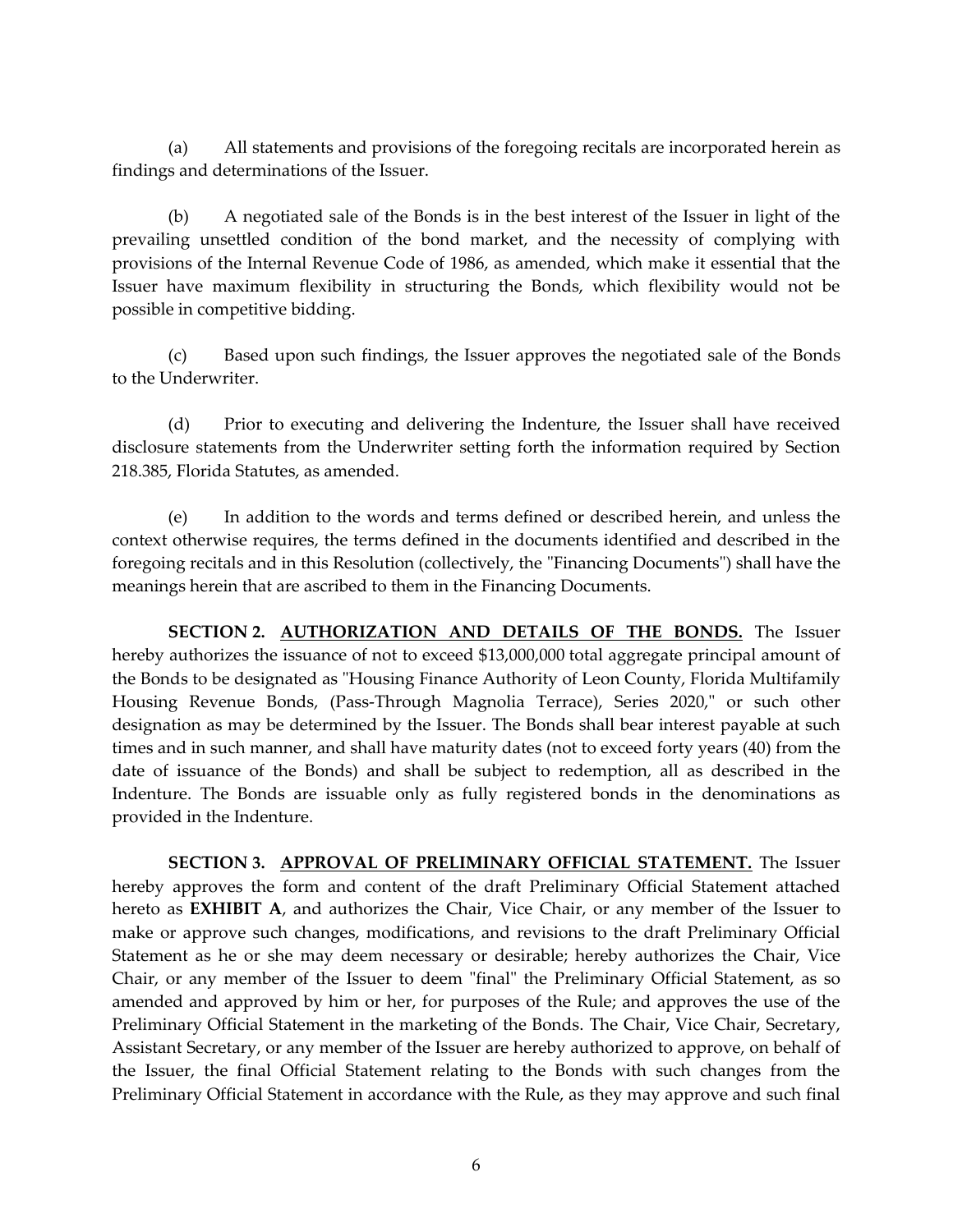Official Statement is hereby authorized to be used and distributed in connection with the marketing and sale of the Bonds.

**SECTION 4. APPROVAL OF INDENTURE.** The Issuer hereby approves the form and content of the Indenture, by and between the Issuer and the Trustee, attached hereto as **EXHIBIT B**. The Chair, Vice Chair, or any member of the Issuer is hereby authorized to execute and deliver the Indenture on behalf of the Issuer, and the Secretary or the Assistant Secretary of the Issuer is authorized to attest thereto, in substantially the form attached hereto as **EXHIBIT B**, with such changes, modifications, insertions, and deletions as the Chair, Vice Chair, or any member of the Issuer, with the advice of Bond Counsel and Issuer Counsel may deem necessary and appropriate. Such execution and delivery shall be conclusive evidence of the approval thereof by the Issuer.

**SECTION 5. APPROVAL OF FINANCING AGREEMENT.** The Issuer hereby approves the form and content of the Financing Agreement, by and among the Issuer, the Trustee, the Lender, and the Borrower, attached hereto as **EXHIBIT C**. The Chair, Vice Chair, or any member of the Issuer is hereby authorized to execute and deliver the Financing Agreement on behalf of the Issuer, and the Secretary or the Assistant Secretary of the Issuer is authorized to attest thereto, in substantially the form attached hereto as **EXHIBIT C**, with such changes, modifications, insertions, and deletions as the Chair, Vice Chair, or any member of the Issuer, with the advice of Bond Counsel and Issuer Counsel may deem necessary and appropriate. Such execution and delivery shall be conclusive evidence of the approval thereof by the Issuer.

**SECTION 6. APPROVAL OF SECURITY AGREEMENT.** The Issuer hereby approves the form and content of the Security Agreement, by and between the Issuer and the Borrower, attached hereto as **EXHIBIT D**. The Chair, Vice Chair, or any member of the Issuer is hereby authorized to execute and deliver the Security Agreement on behalf of the Issuer, and the Secretary or the Assistant Secretary of the Issuer is authorized to attest thereto, in substantially the form attached hereto as **EXHIBIT D**, with such changes, modifications, insertions, and deletions as the Chair, Vice Chair, or any member of the Issuer, with the advice of Bond Counsel and Issuer Counsel may deem necessary and appropriate. Such execution and delivery shall be conclusive evidence of the approval thereof by the Issuer.

**SECTION 7. APPROVAL OF LAND USE RESTRICTION AGREEMENT.** The Issuer hereby approves the form and content of the Land Use Restriction Agreement, by and among the Issuer, the Borrower, and the Trustee, attached hereto as **EXHIBIT E**. The Chair, Vice Chair, or any member of the Issuer is hereby authorized to execute and deliver the Land Use Restriction Agreement on behalf of the Issuer, and the Secretary or the Assistant Secretary of the Issuer is authorized to attest thereto, in substantially the form attached hereto as **EXHIBIT E**, with such changes, modifications, insertions, and deletions as the Chair, Vice Chair, or any member of the Issuer, with the advice of Bond Counsel and Issuer Counsel may deem necessary and appropriate. Such execution and delivery shall be conclusive evidence of the approval thereof by the Issuer.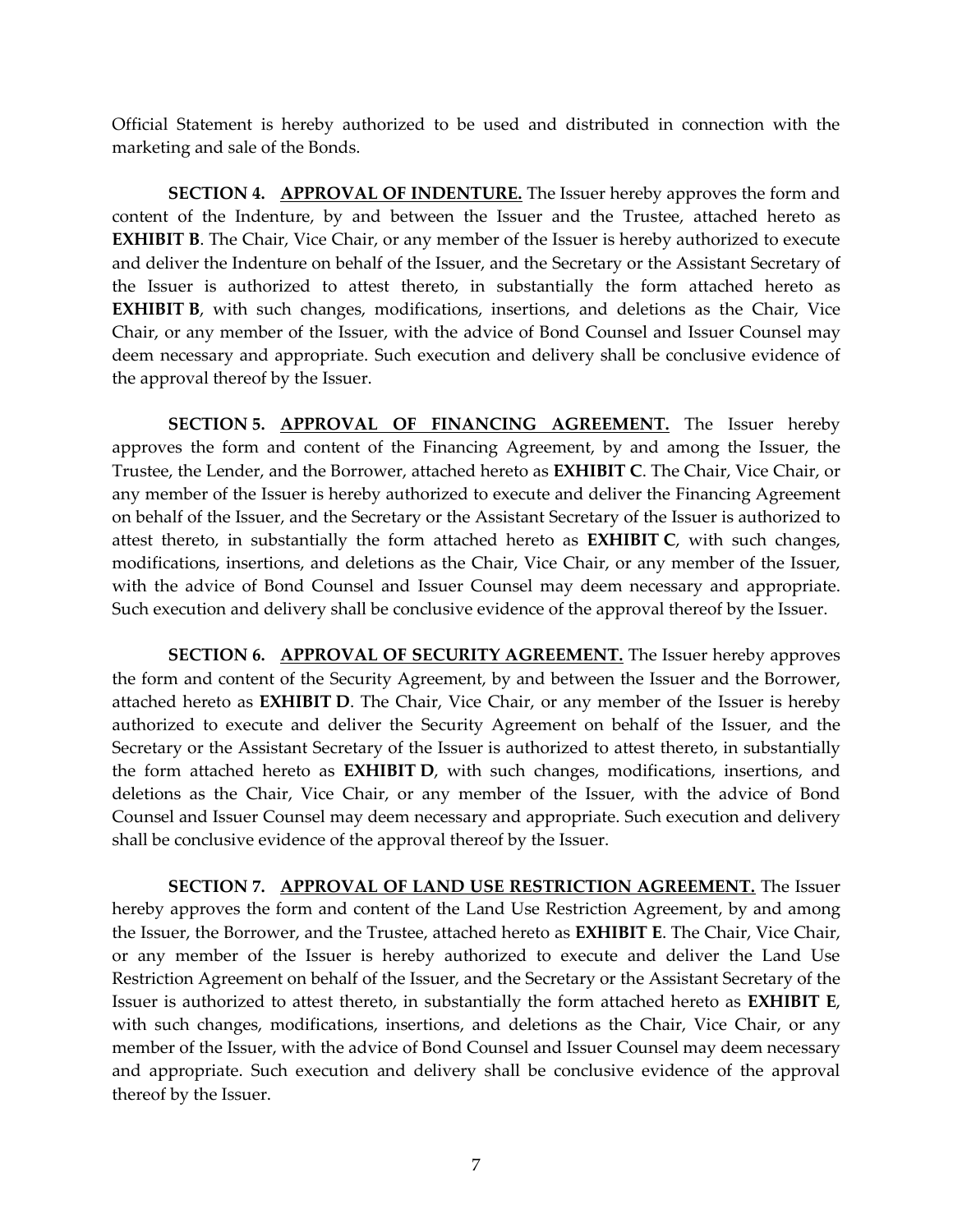**SECTION 8. APPROVAL OF SUBORDINATION AGREEMENT.** The Issuer hereby approves the form and content of the Subordination Agreement, by and among the Issuer, the Borrower, and the Current Owner, attached hereto as **EXHIBIT F**. The Chair, Vice Chair, or any member of the Issuer is hereby authorized to execute and deliver the Subordination Agreement on behalf of the Issuer, and the Secretary or the Assistant Secretary of the Issuer is authorized to attest thereto, in substantially the form attached hereto as **EXHIBIT F**, with such changes, modifications, insertions, and deletions as the Chair, Vice Chair, or any member of the Issuer, with the advice of Bond Counsel and the Issuer Counsel may deem necessary and appropriate. Such execution and delivery shall be conclusive evidence of the approval thereof by the Issuer.

**SECTION 9. APPROVAL OF COMPLIANCE MONITORING AGREEMENT, FINANCIAL MONITORING AGREEMENT, CONSTRUCTION AND LOAN SERVICING AGREEMENT, AND CREDIT UNDERWRITING REPORT.** The Servicer is hereby appointed to perform the duties of compliance monitoring agent pursuant to the Compliance Monitoring Agreement, by and among the Issuer, the Borrower, the Trustee, and the Servicer (the "Compliance Monitoring Agreement"), the duties of financial monitor pursuant to the Financial Monitoring Agreement, by and among the Issuer, the Borrower, the Trustee, and the Servicer (the "Financial Monitoring Agreement"), and the duties of the Servicer under the Construction and Loan Servicing Agreement, by and among the Issuer, the Borrower, the Trustee, and the Servicer (the "Servicing Agreement"). The forms of the Compliance Monitoring Agreement, Financial Monitoring Agreement, and the Servicing Agreement attached hereto as **EXHIBITS G**, **H**, and **I**, respectively, are hereby approved. The Chair, Vice Chair, or any member of the Issuer is hereby authorized to execute and deliver the Compliance Monitoring Agreement, Financial Monitoring Agreement, and Servicing Agreement on behalf of the Issuer, and the Secretary and the Assistant Secretary of the Issuer is authorized to attest thereto, in substantially the forms attached hereto as **EXHIBITS G**, **H**, and **I**, with such changes, modifications, insertions, and deletions as the Chair, Vice Chair, or any member of the Issuer, with the advice of Bond Counsel and the Issuer Counsel may deem necessary and appropriate. Such execution and delivery shall be conclusive evidence of the approval thereof by the Issuer. The Issuer hereby approves the Credit Underwriting Report prepared by the Servicer in connection with the Project and delivered to the Issuer.

**SECTION 10. APPROVAL OF BOND PURCHASE AGREEMENT.** The Issuer hereby approves the form and content of the Bond Purchase Agreement, by and among the Issuer, the Underwriter, and the Borrower attached hereto as **EXHIBIT J**. The Chair, Vice Chair, or any member of the Issuer is hereby authorized to execute and deliver the Bond Purchase Agreement on behalf of the Issuer, and the Secretary or the Assistant Secretary of the Issuer is authorized to attest thereto, in substantially the form attached hereto as **EXHIBIT J**, with such changes, modifications, insertions, and deletions as the Chair, Vice Chair, or any member of the Issuer, with the advice of Bond Counsel and Issuer Counsel may deem necessary and appropriate. Such execution and delivery shall be conclusive evidence of the approval thereof by the Issuer.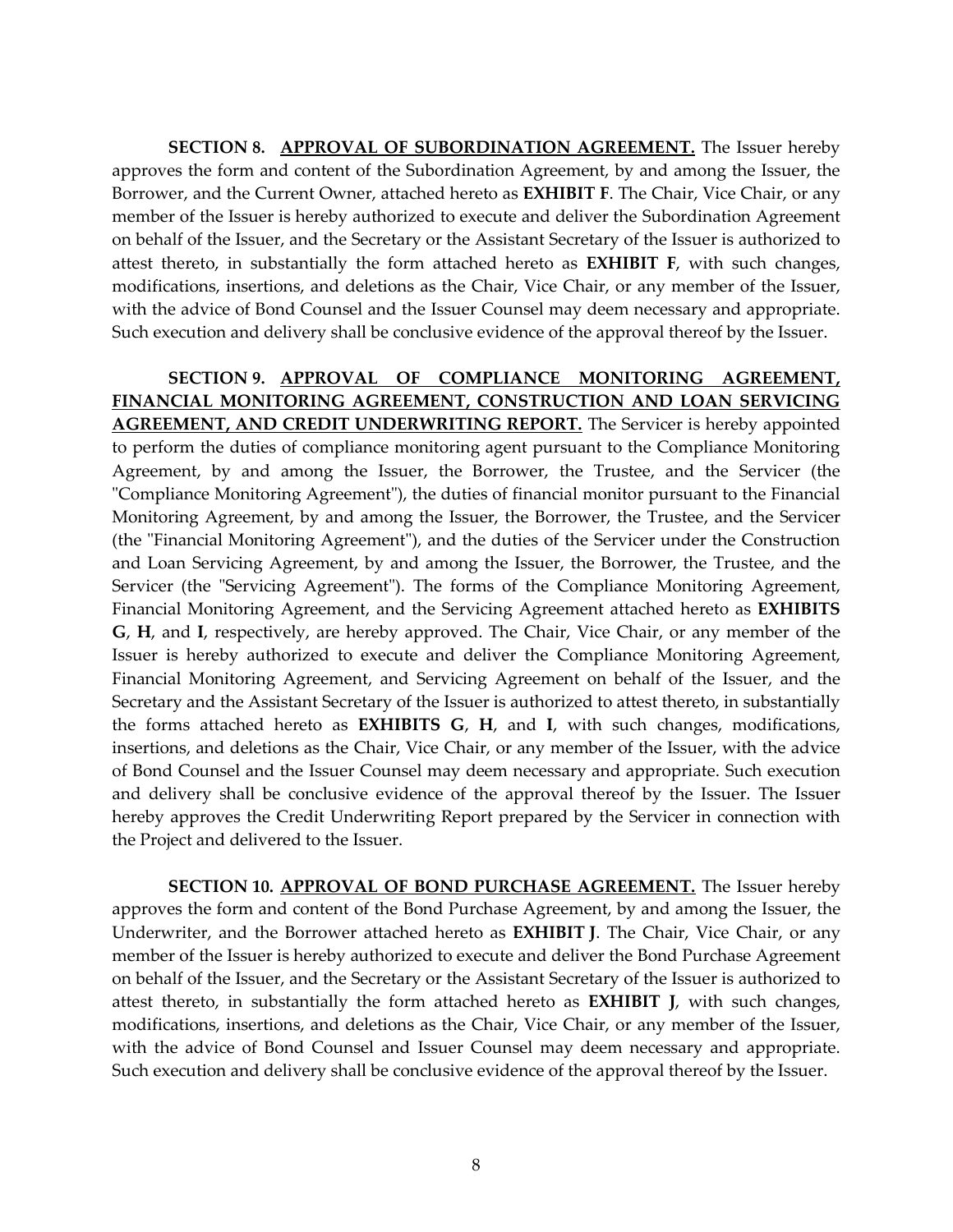**SECTION 11. APPROVAL OF ASSIGNMENT OF MANAGEMENT AGREEMENT.** The Issuer hereby approves the form of the Assignment of Management Agreement attached hereto as **EXHIBIT K**. The Chair, Vice Chair, or any member of the Issuer is hereby authorized to execute and deliver the Assignment of Management Agreement on behalf of the Issuer, and the Secretary or the Assistant Secretary of the Issuer is authorized to attest thereto, in substantially the form attached hereto as **EXHIBIT K**, with such changes, modifications, insertions, and deletions as the Chair, Vice Chair, or any member of the Issuer, with the advice of Bond Counsel and Issuer Counsel may deem necessary and appropriate. Such execution and delivery shall be conclusive evidence of the approval thereof by the Issuer.

**SECTION 12. APPROVAL OF ASSIGNMENT.** The Issuer hereby approves the form of the Assignment attached hereto as **EXHIBIT L**. The Chair, Vice Chair, or any member of the Issuer is hereby authorized to execute and deliver the Assignment on behalf of the Issuer, and the Secretary or the Assistant Secretary of the Issuer is authorized to attest thereto, in substantially the form attached hereto as **EXHIBIT L**, with such changes, modifications, insertions, and deletions as the Chair, Vice Chair, or any member of the Issuer, with the advice of Bond Counsel and Issuer Counsel may deem necessary and appropriate. Such execution and delivery shall be conclusive evidence of the approval thereof by the Issuer.

**SECTION 13. APPROVAL OF MORTGAGE ASSIGNMENT.** The Issuer hereby approves the form of the Mortgage Assignment attached hereto as **EXHIBIT M**. The Chair, Vice Chair, or any member of the Issuer is hereby authorized to execute and deliver the Mortgage Assignment on behalf of the Issuer, and the Secretary or the Assistant Secretary of the Issuer is authorized to attest thereto, in substantially the form attached hereto as **EXHIBIT M**, with such changes, modifications, insertions, and deletions as the Chair, Vice Chair, or any member of the Issuer, with the advice of Bond Counsel and Issuer Counsel may deem necessary and appropriate. Such execution and delivery shall be conclusive evidence of the approval thereof by the Issuer.

**SECTION 14. APPROVAL OF OMNIBUS ASSIGNMENT OF CONTRACTS, PLANS, PERMITS, AND APPROVALS.** The Issuer hereby approves the form of the Omnibus Assignment of Contracts, Plans, Permits, and Approvals attached hereto as **EXHIBIT N**. The Chair, Vice Chair, or any member of the Issuer is hereby authorized to execute and deliver the assignment on behalf of the Issuer, and the Secretary or the Assistant Secretary of the Issuer is authorized to attest thereto, in substantially the form attached hereto as **EXHIBIT N**, with such changes, modifications, insertions, and deletions as the Chair, Vice Chair, or any member of the Issuer, with the advice of Bond Counsel and Issuer Counsel may deem necessary and appropriate. Such execution and delivery shall be conclusive evidence of the approval thereof by the Issuer.

**SECTION 15. APPROVAL OF AGREEMENT AND ASSIGNMENT REGARDING GENERAL CONTRACTOR'S CONTRACT.** The Issuer hereby approves the form of the Agreement and Assignment Regarding General Contractor's Contract attached hereto as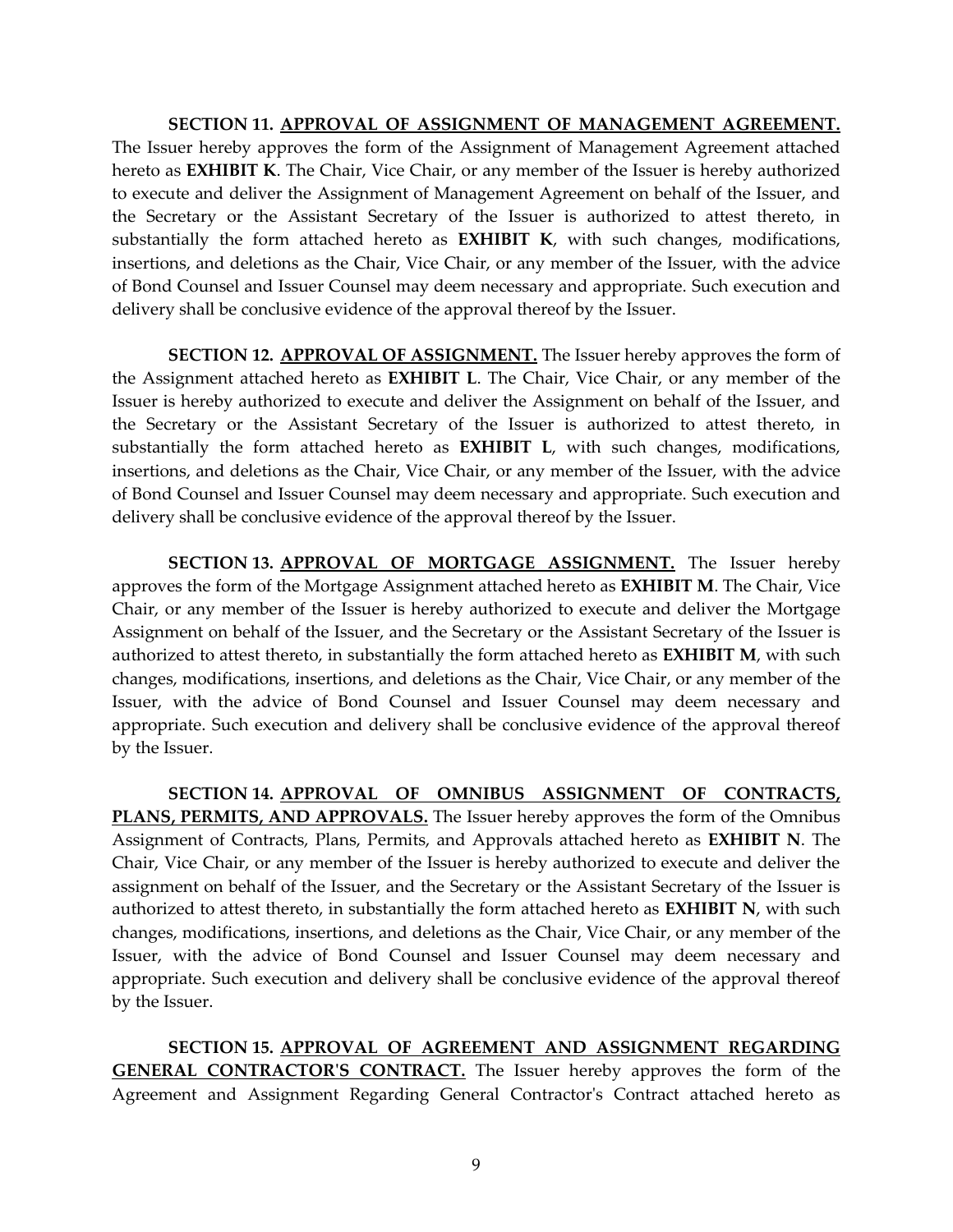**EXHIBIT O**. The Chair, Vice Chair, or any member of the Issuer is hereby authorized to execute and deliver the assignment on behalf of the Issuer, and the Secretary or the Assistant Secretary of the Issuer is authorized to attest thereto, in substantially the form attached hereto as **EXHIBIT O**, with such changes, modifications, insertions, and deletions as the Chair, Vice Chair, or any member of the Issuer, with the advice of Bond Counsel and Issuer Counsel may deem necessary and appropriate. Such execution and delivery shall be conclusive evidence of the approval thereof by the Issuer.

**SECTION 16. APPROVAL OF ASSIGNMENT OF HOUSING ASSISTANCE PAYMENTS CONTRACT.** The Issuer hereby approves the form of the Assignment of Housing Assistance Payments Contract attached hereto as **EXHIBIT P**. The Chair, Vice Chair, or any member of the Issuer is hereby authorized to execute and deliver the assignment on behalf of the Issuer, and the Secretary or the Assistant Secretary of the Issuer is authorized to attest thereto, in substantially the form attached hereto as **EXHIBIT P**, with such changes, modifications, insertions, and deletions as the Chair, Vice Chair, or any member of the Issuer, with the advice of Bond Counsel and Issuer Counsel may deem necessary and appropriate. Such execution and delivery shall be conclusive evidence of the approval thereof by the Issuer.

**SECTION 17. APPROVAL OF SALE AND TRANSFER OF DEVELOPMENT AND TERMINATION AGREEMENT.** The sale and transfer of the Development and the termination of the Prior Restriction Agreement is hereby approved, conditioned upon the recording of the Land Use Restriction Agreement. The Issuer hereby approves the form of the Termination Agreement attached hereto as **EXHIBIT Q**. The Chair, Vice Chair, or any member of the Issuer is hereby authorized to execute and deliver the Termination Agreement on behalf of the Issuer, and the Secretary or the Assistant Secretary of the Issuer is authorized to attest thereto, in substantially the form attached hereto as **EXHIBIT Q**, with such changes, modifications, insertions, and deletions as the Chair, Vice Chair, or any member of the Issuer, with the advice of Bond Counsel and Issuer Counsel may deem necessary and appropriate. Such execution and delivery shall be conclusive evidence of the approval thereof by the Issuer.

**SECTION 18. APPROVAL OF SUBORDINATION, NON-DISTURBANCE AND ATTORNMENT AGREEMENT.** The Issuer hereby approves the form of the Subordination, Non-Disturbance and Attornment Agreement attached hereto as **EXHIBIT R**. The Chair, Vice Chair, or any member of the Issuer is hereby authorized to execute and deliver the agreement on behalf of the Issuer, and the Secretary or the Assistant Secretary of the Issuer is authorized to attest thereto, in substantially the form attached hereto as **EXHIBIT R**, with such changes, modifications, insertions, and deletions as the Chair, Vice Chair, or any member of the Issuer, with the advice of Bond Counsel and Issuer Counsel may deem necessary and appropriate. Such execution and delivery shall be conclusive evidence of the approval thereof by the Issuer.

**SECTION 19. EXECUTION OF BONDS.** The Chair, Vice Chair, or any member of the Issuer and Secretary or the Assistant Secretary of the Issuer are hereby authorized and directed to execute, by manual or facsimile signature, the Bonds in definitive form. The Bonds shall be in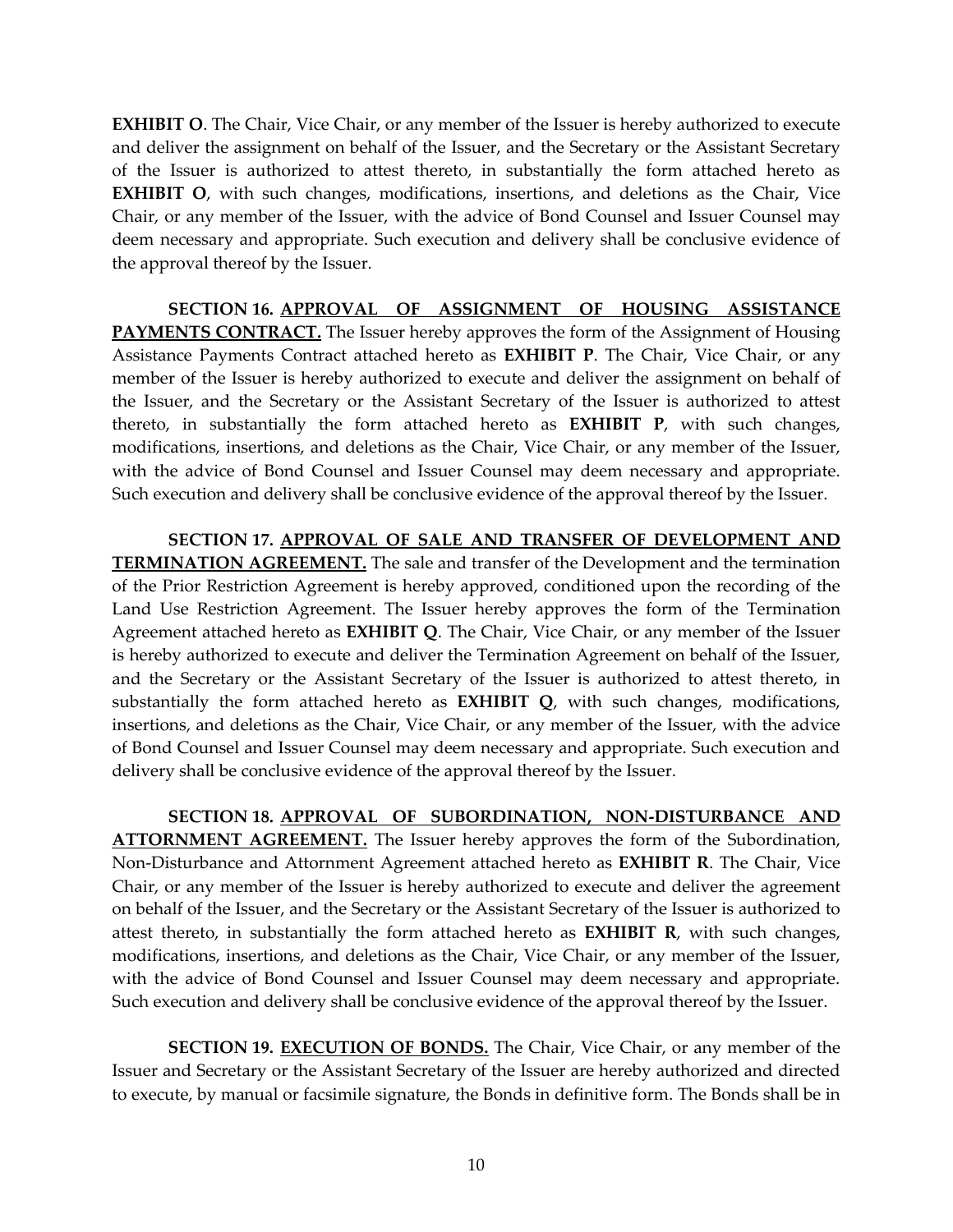substantially the form set forth in the Indenture, with such changes, modifications, insertions, and deletions as the Chair, Vice Chair, or any member of the Issuer may deem necessary and appropriate. The execution and delivery of the Bonds by the aforementioned persons shall be conclusive evidence of the Issuer's approval and authorization thereof.

**SECTION 20. AUTHENTICATION AND DELIVERY OF BONDS.** Upon their execution in the form and manner set forth in the Indenture, the Issuer shall deliver the Bonds to the Trustee for authentication, and the Trustee is hereby authorized and directed to authenticate and to deliver the Bonds to the designated purchaser or purchasers of the Bonds.

**SECTION 21. APPOINTMENT OF UNDERWRITER AND TRUSTEE.** RBC Capital Markets, LLC is hereby appointed as the underwriter in connection with the issuance of the Bonds and The Bank of New York Mellon Trust Company, N.A., is hereby appointed as the trustee.

**SECTION 22. AUTHORIZATIONS AND FURTHER ACTIONS.** The Chair, Vice Chair, Secretary, Assistant Secretary, or other member of the Issuer, the administrator of the Issuer, and such other officers and employees, or agents of the Issuer as may be designated by the Chair, are each designated as agents of the Issuer in connection with the issuance and delivery of the Bonds and are authorized and empowered, collectively or individually, to take all actions and steps, to approve, execute, and deliver, if appropriate, all contracts, agreements, and such other instruments, to approve the form of and approve such changes and complete all omissions and blank spaces in such instruments, documents, and contracts, including the exhibits thereto, and to take such other and further actions as they may deem necessary or desirable to accomplish the intent thereof, including the sale, issuance, and delivery of the Bonds, including, but not limited to, in consultation with the administrator of the Issuer, Bond Counsel, and Issuer Counsel, executing and delivering certain additional documents as may be necessary; provided, however, that such terms and conditions set forth in such additional documents shall not be inconsistent with the provisions of this Resolution.

**SECTION 23. SEVERABILITY.** If any section, paragraph, clause, or provision of this Resolution shall be held to be invalid or ineffective for any reason, the remainder of this Resolution shall continue in full force and effect, it being expressly hereby found and declared that the remainder of this Resolution would have been adopted despite the invalidity or ineffectiveness of such section, paragraph, clause, or provision.

**SECTION 24. REPEALING CLAUSE.** All resolutions or parts thereof of the Issuer in conflict with the provisions herein contained are, to the extent of such conflict, hereby superseded and repealed.

[Remainder of page intentionally left blank]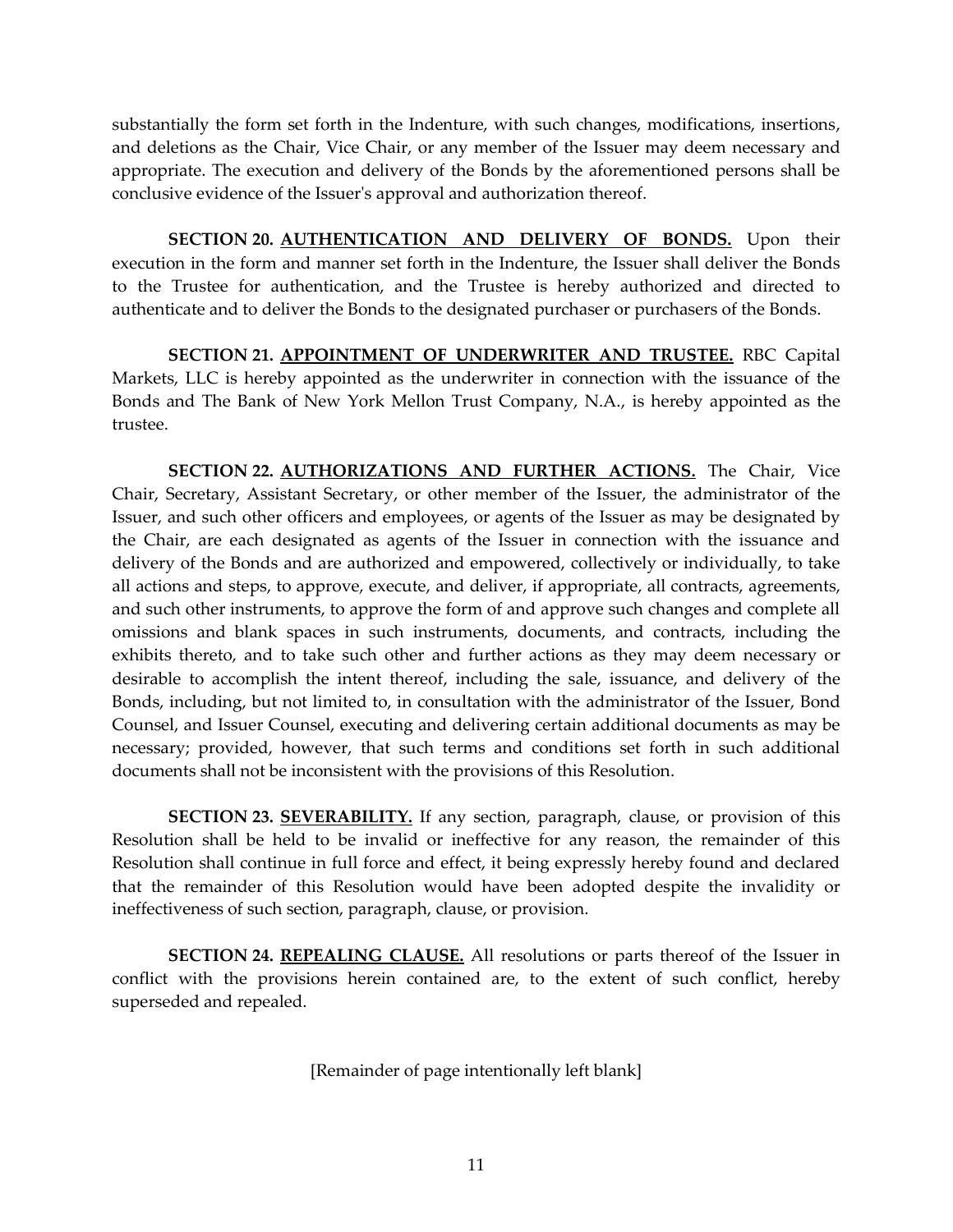**SECTION 25. EFFECTIVE DATE.** This Resolution shall take effect immediately upon its adoption.

**ADOPTED** this 13th day of February, 2020.

# **HOUSING FINANCE AUTHORITY OF LEON COUNTY, FLORIDA**

By:

Chair

(SEAL)

ATTEST:

By:

Secretary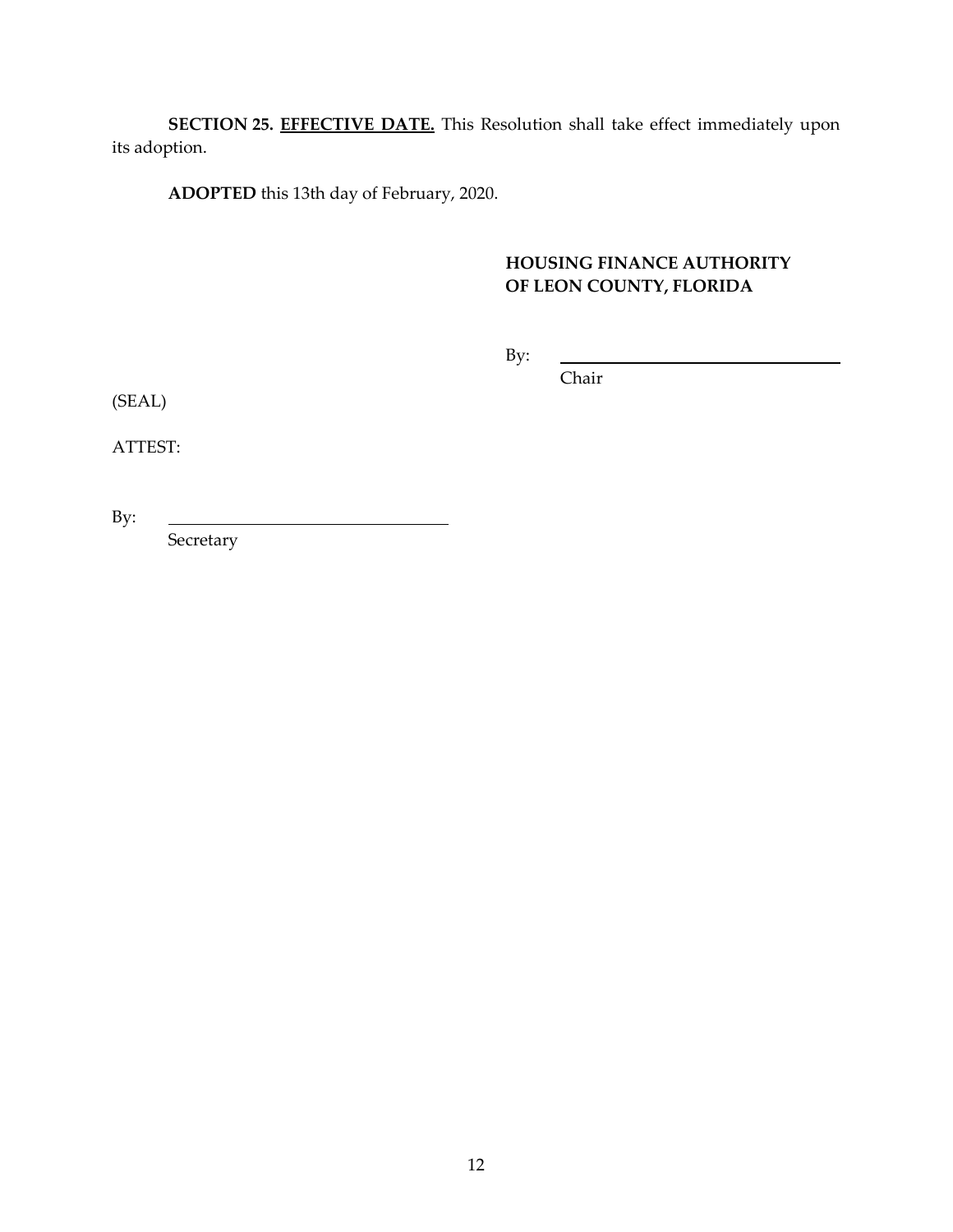#### **EXHIBIT LIST**

- EXHIBIT A FORM OF PRELIMINARY OFFICIAL STATEMENT
- EXHIBIT B FORM OF INDENTURE
- EXHIBIT C FORM OF FINANCING AGREEMENT
- EXHIBIT D FORM OF MULTIFAMILY LOAN AND SECURITY AGREEMENT (NON-RECOURSE)
- EXHIBIT E FORM OF LAND USE RESTRICTION AGREEMENT
- EXHIBIT F FORM OF SUBORDINATION AGREEMENT
- EXHIBIT G FORM OF COMPLIANCE MONITORING AGREEMENT
- EXHIBIT H FORM OF FINANCIAL MONITORING AGREEMENT
- EXHIBIT I FORM OF CONSTRUCTION AND LOAN SERVICING AGREEMENT
- EXHIBIT J FORM OF BOND PURCHASE AGREEMENT
- EXHIBIT K FORM OF ASSIGNMENT OF MANAGEMENT AGREEMENT
- EXHIBIT L FORM OF ASSIGNMENT OF COLLATERAL AGREEMENTS AND OTHER DOCUMENTS
- EXHIBIT M FORM OF ASSIGNMENT OF SECURITY INSTRUMENT
- EXHIBIT N FORM OF OMNIBUS ASSIGNMENT OF CONTRACTS, PLANS, PERMITS, AND APPROVALS
- EXHIBIT O FORM OF AGREEMENT AND ASSIGNMENT REGARDING GENERAL CONTRACTOR'S CONTRACT
- EXHIBIT P FORM OF ASSIGNMENT OF HOUSING ASSISTANCE PAYMENTS **CONTRACT**
- EXHIBIT O FORM OF TERMINATION AGREEMENT
- EXHIBIT R SUBORDINATION, NON-DISTURBANCE AND ATTORNMENT AGREEMENT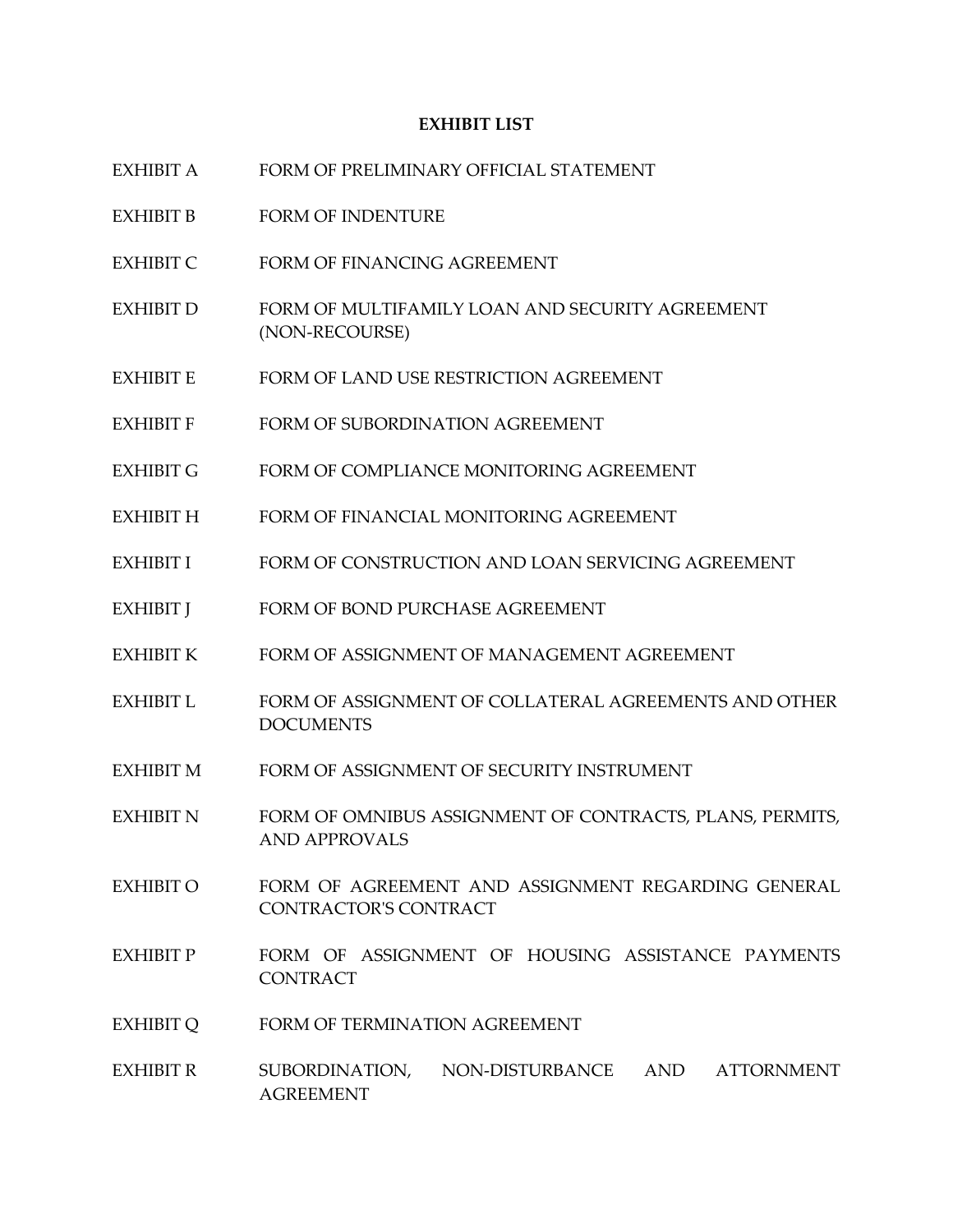### **EXHIBIT A**

### **FORM OF PRELIMINARY OFFICIAL STATEMENT**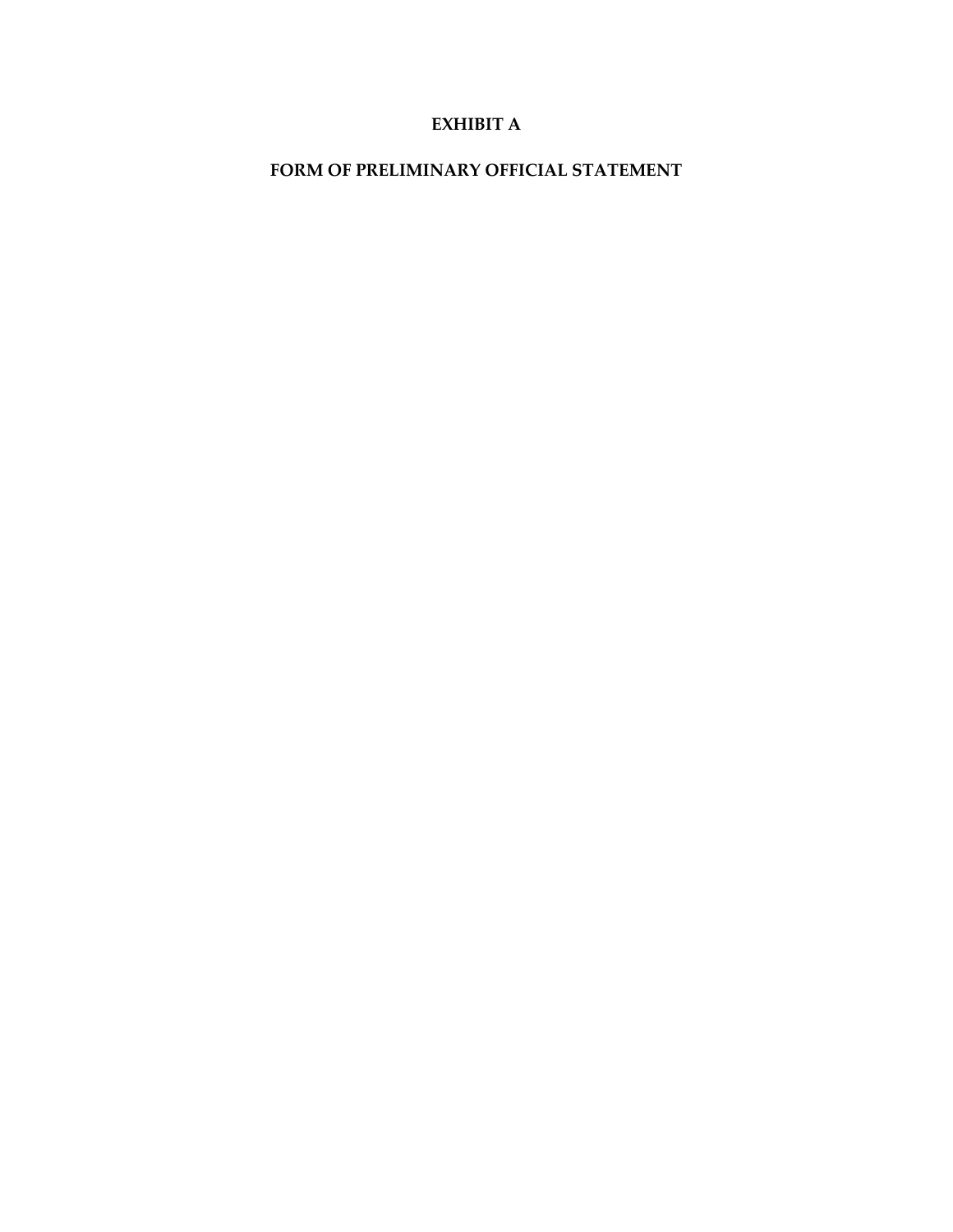### **EXHIBIT B**

### **FORM OF INDENTURE**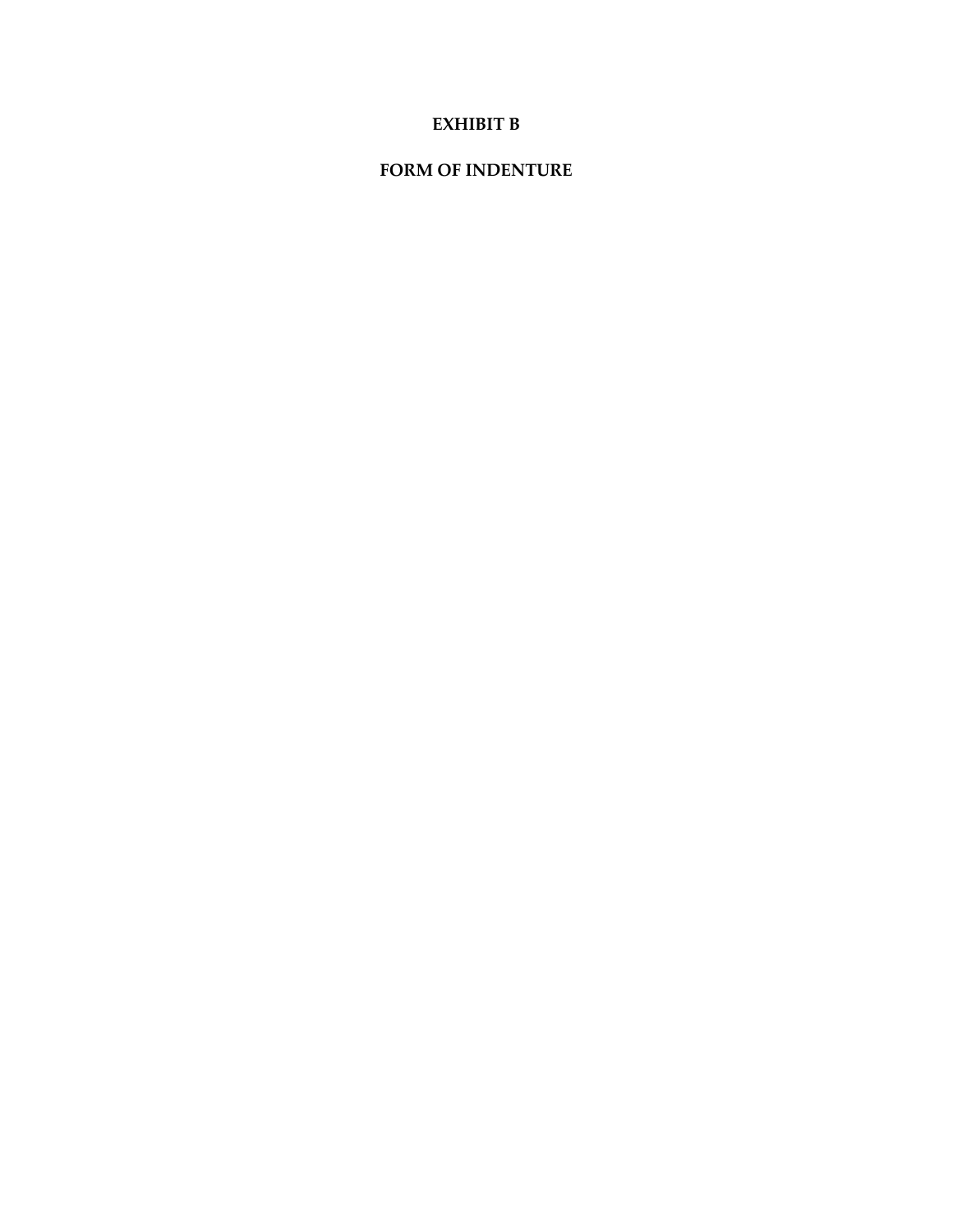# **EXHIBIT C**

### **FORM OF FINANCING AGREEMENT**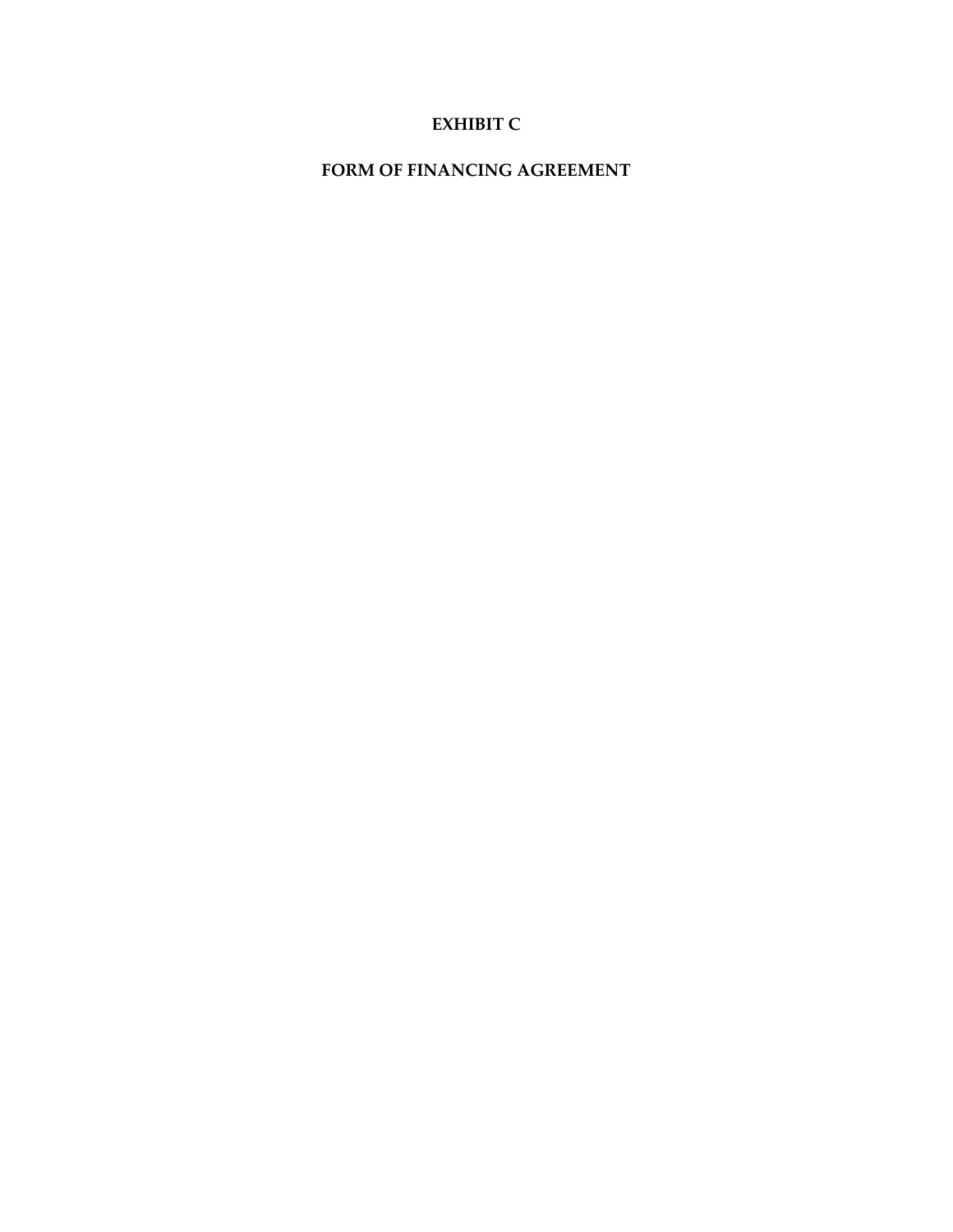### **EXHIBIT D**

# **FORM OF MULTIFAMILY LOAN AND SECURITY AGREEMENT (NON-RECOURSE)**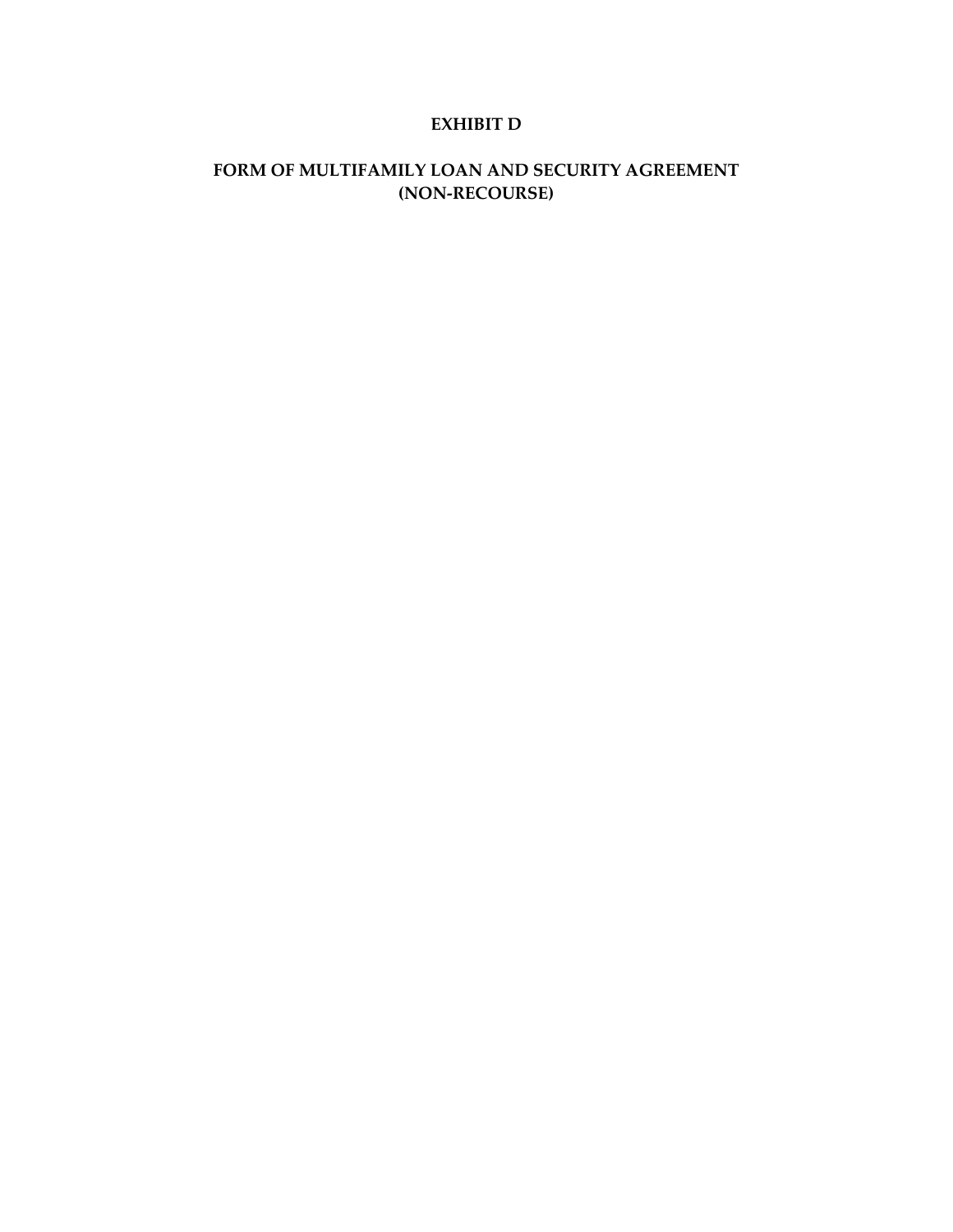### **EXHIBIT E**

# **FORM OF LAND USE RESTRICTION AGREEMENT**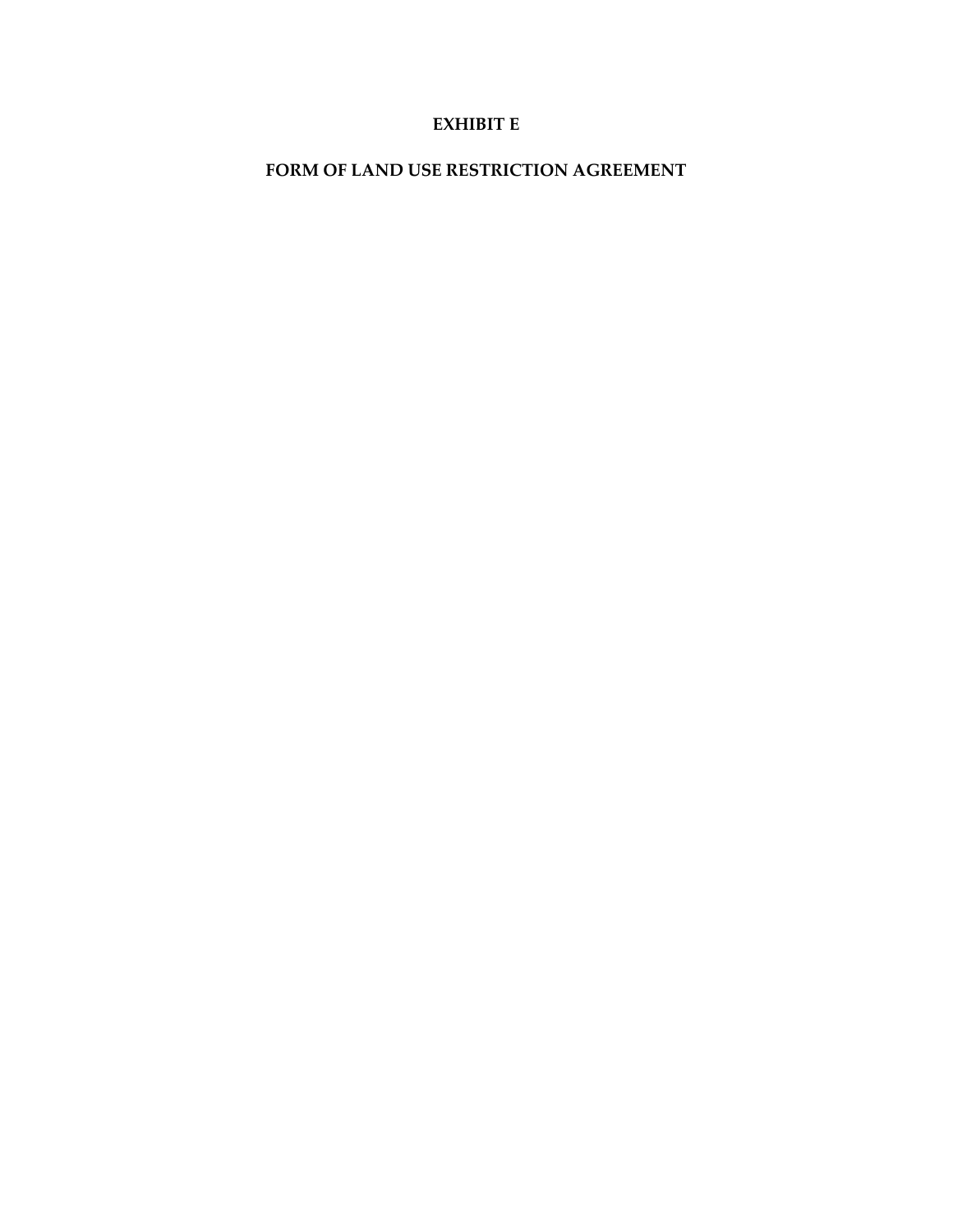### **EXHIBIT F**

**FORM OF SUBORDINATION AGREEMENT**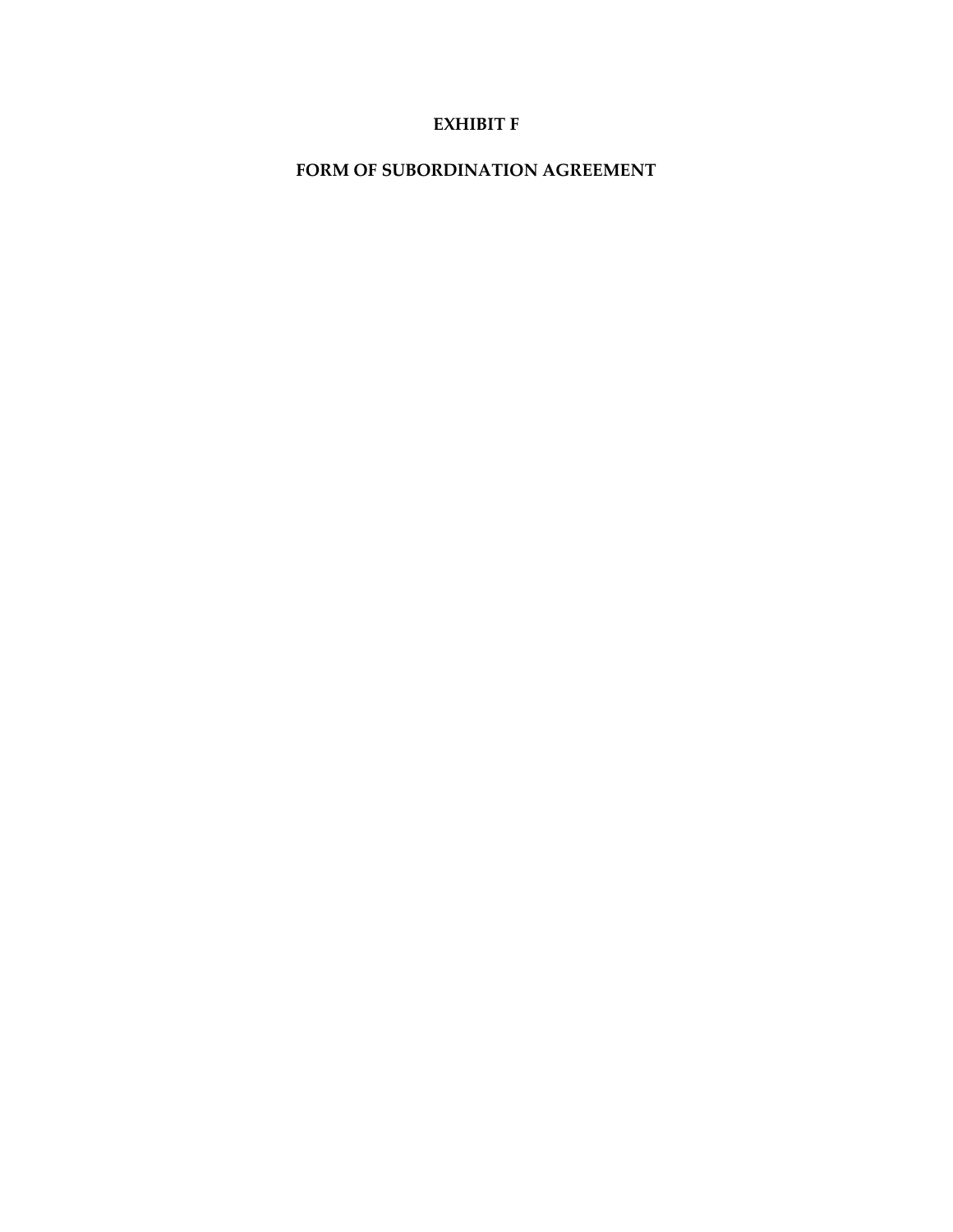### **EXHIBIT G**

### **FORM OF COMPLIANCE MONITORING AGREEMENT**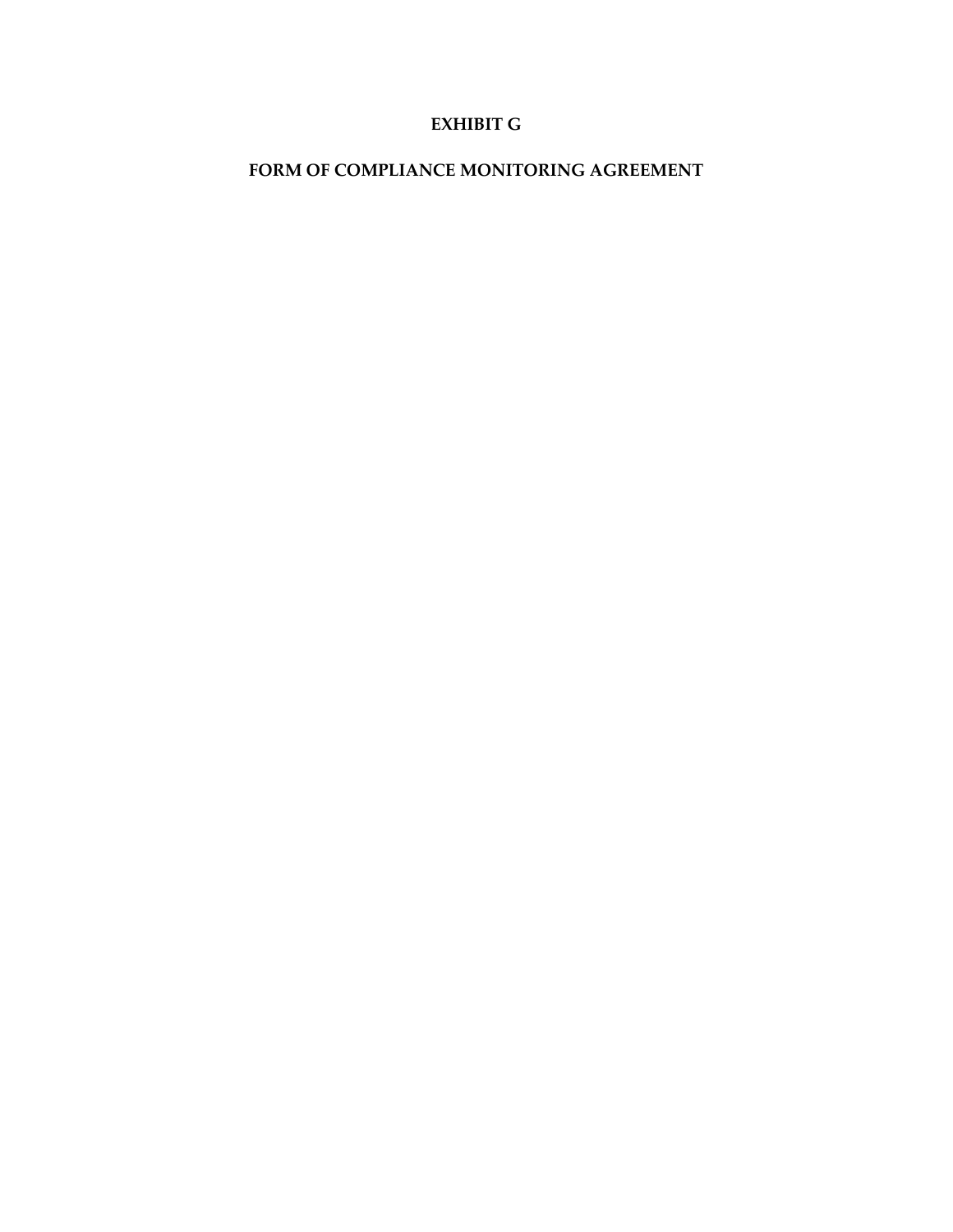### **EXHIBIT H**

### **FORM OF FINANCIAL MONITORING AGREEMENT**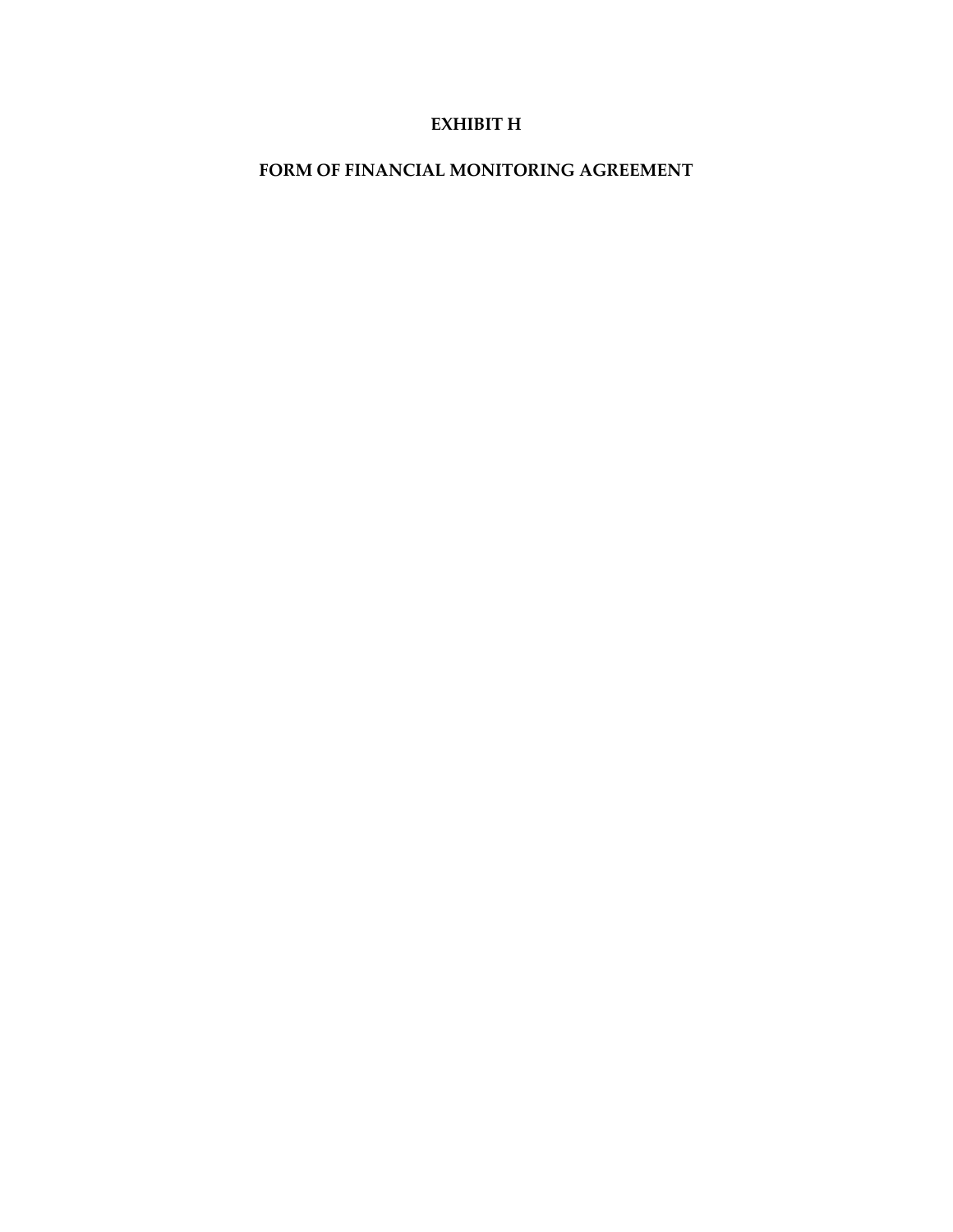### **EXHIBIT I**

# **FORM OF CONSTRUCTION AND LOAN SERVICING AGREEMENT**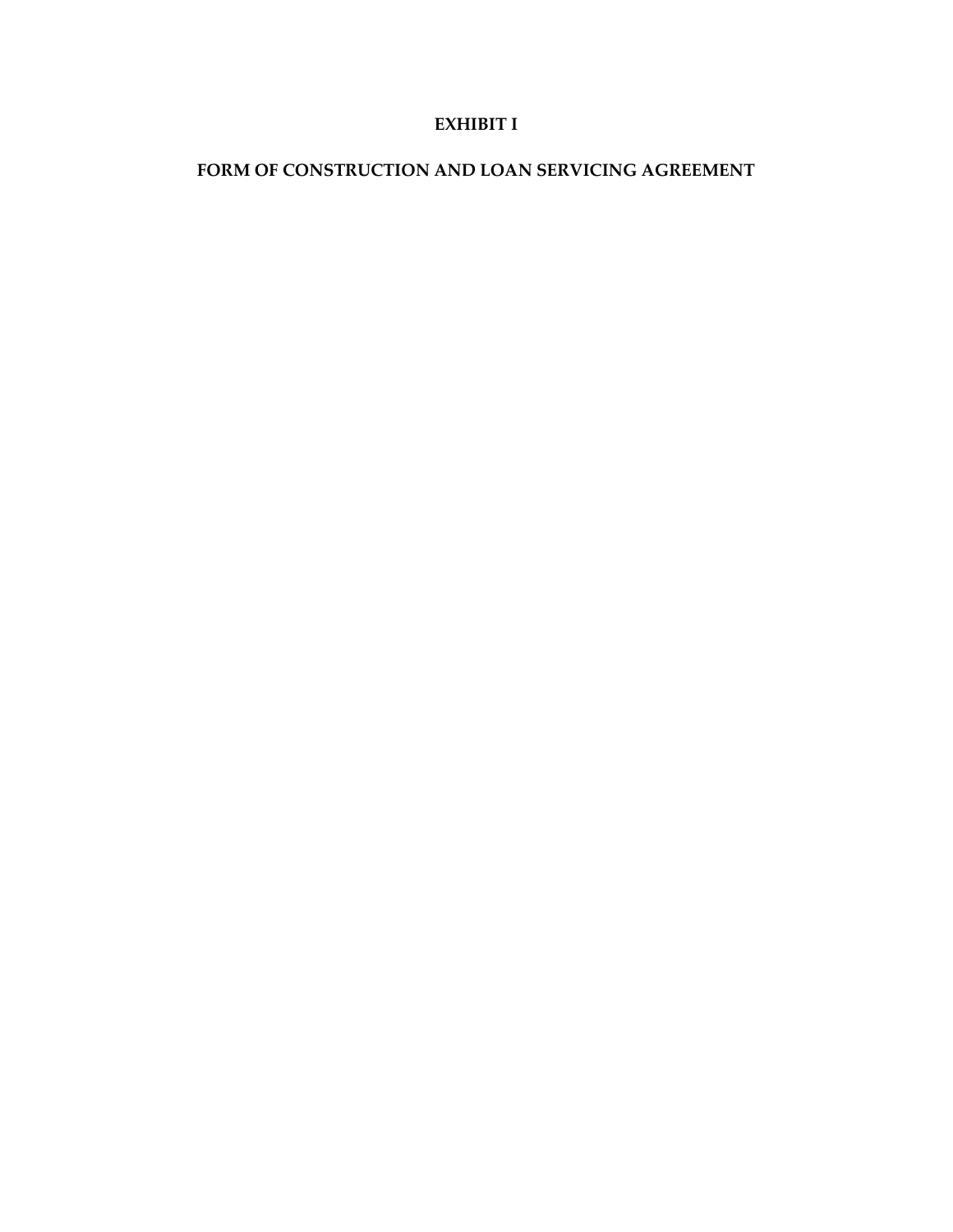# **EXHIBIT J**

**FORM OF BOND PURCHASE AGREEMENT**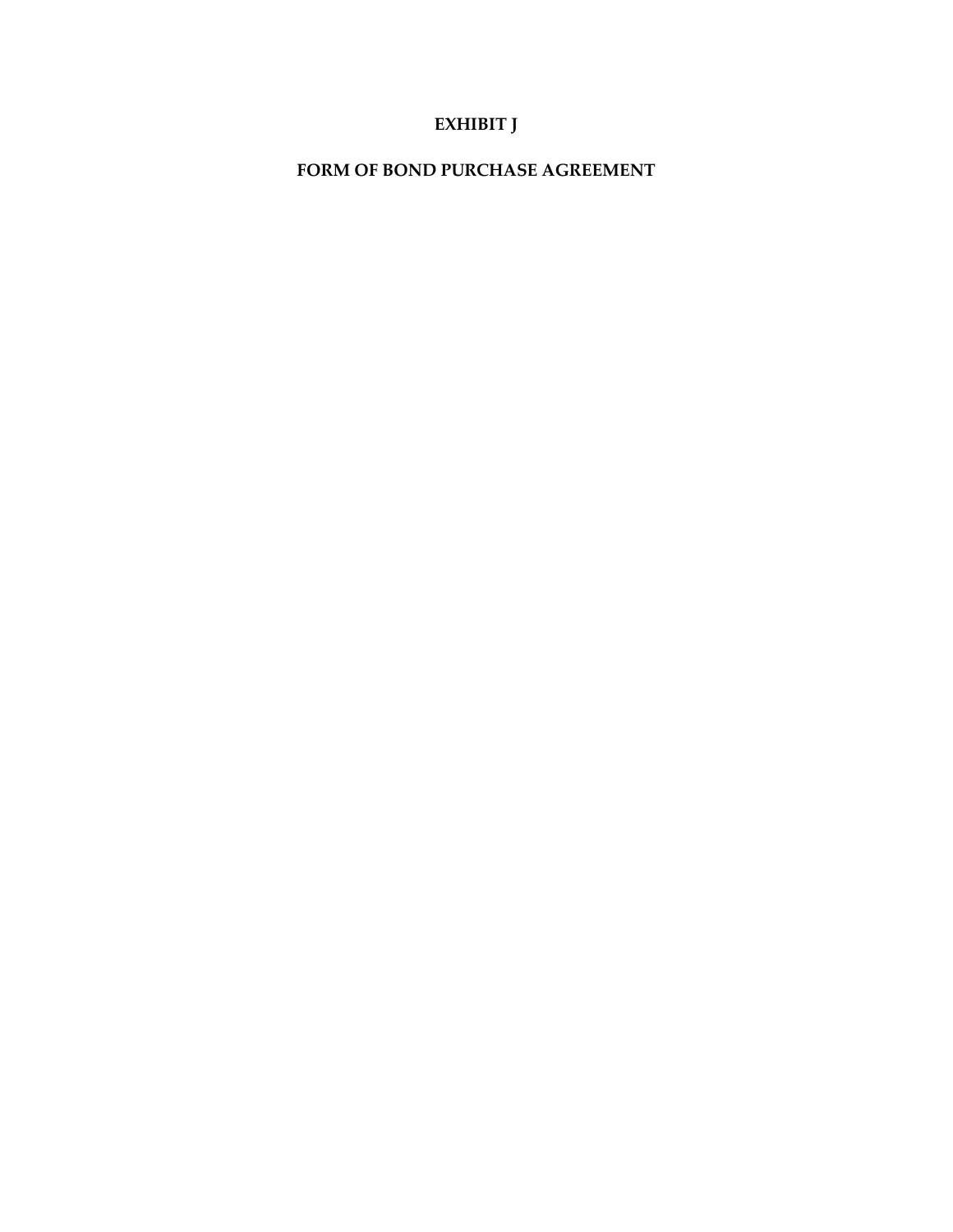### **EXHIBIT K**

### **FORM OF ASSIGNMENT OF MANAGEMENT AGREEMENT**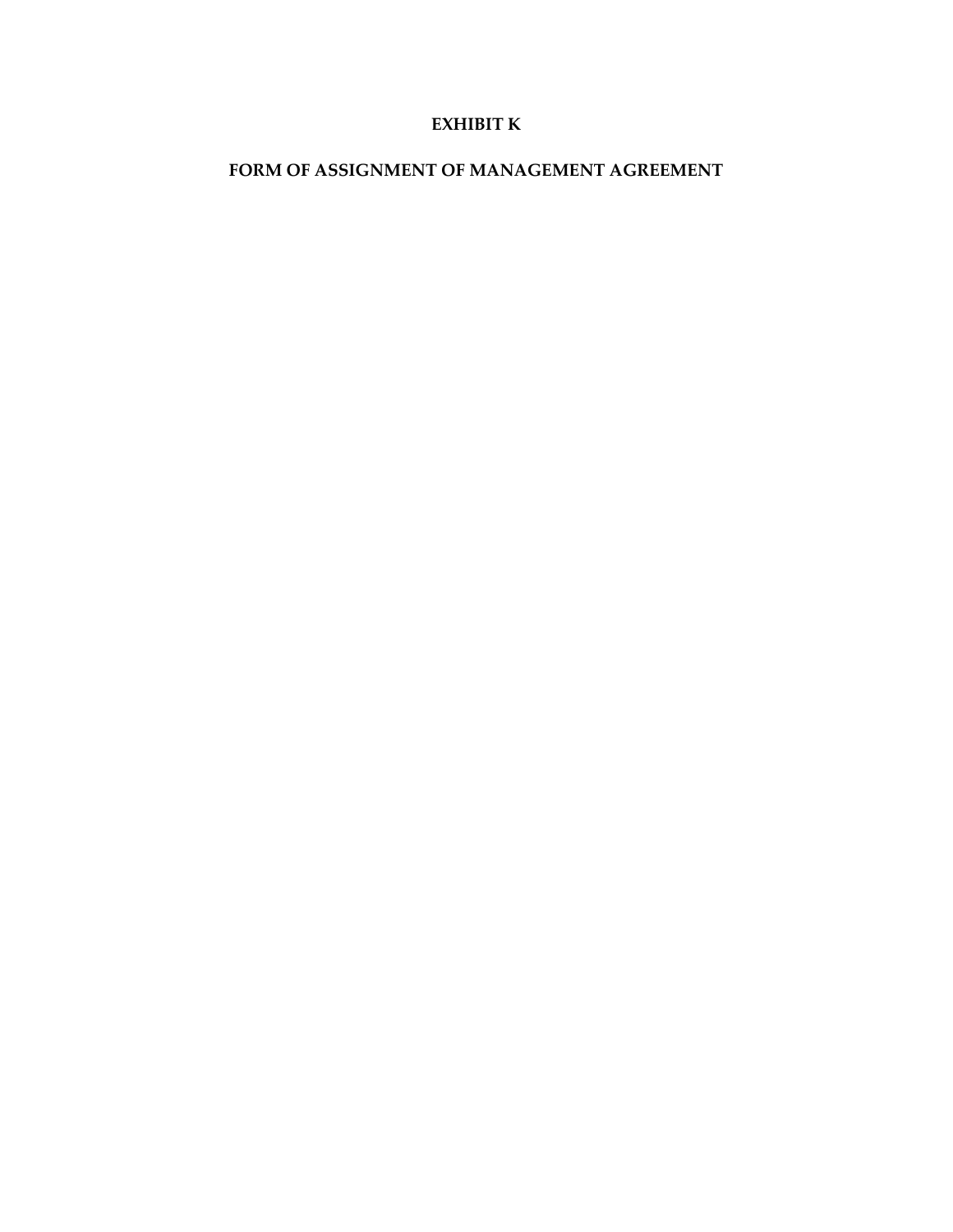### **EXHIBIT L**

# **FORM OF ASSIGNMENT OF COLLATERAL AGREEMENTS AND OTHER DOCUMENTS**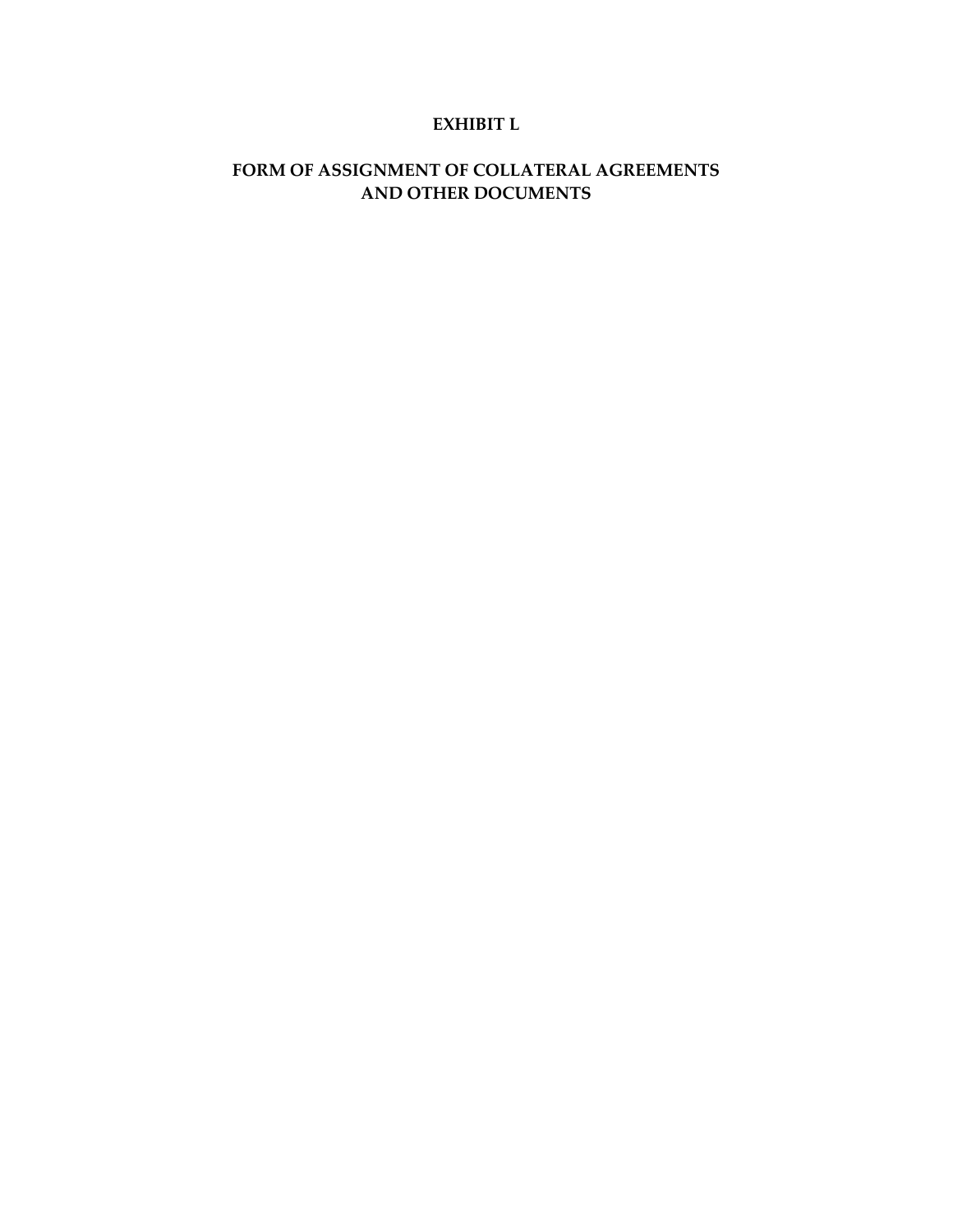### **EXHIBIT M**

# **FORM OF ASSIGNMENT OF SECURITY INSTRUMENT**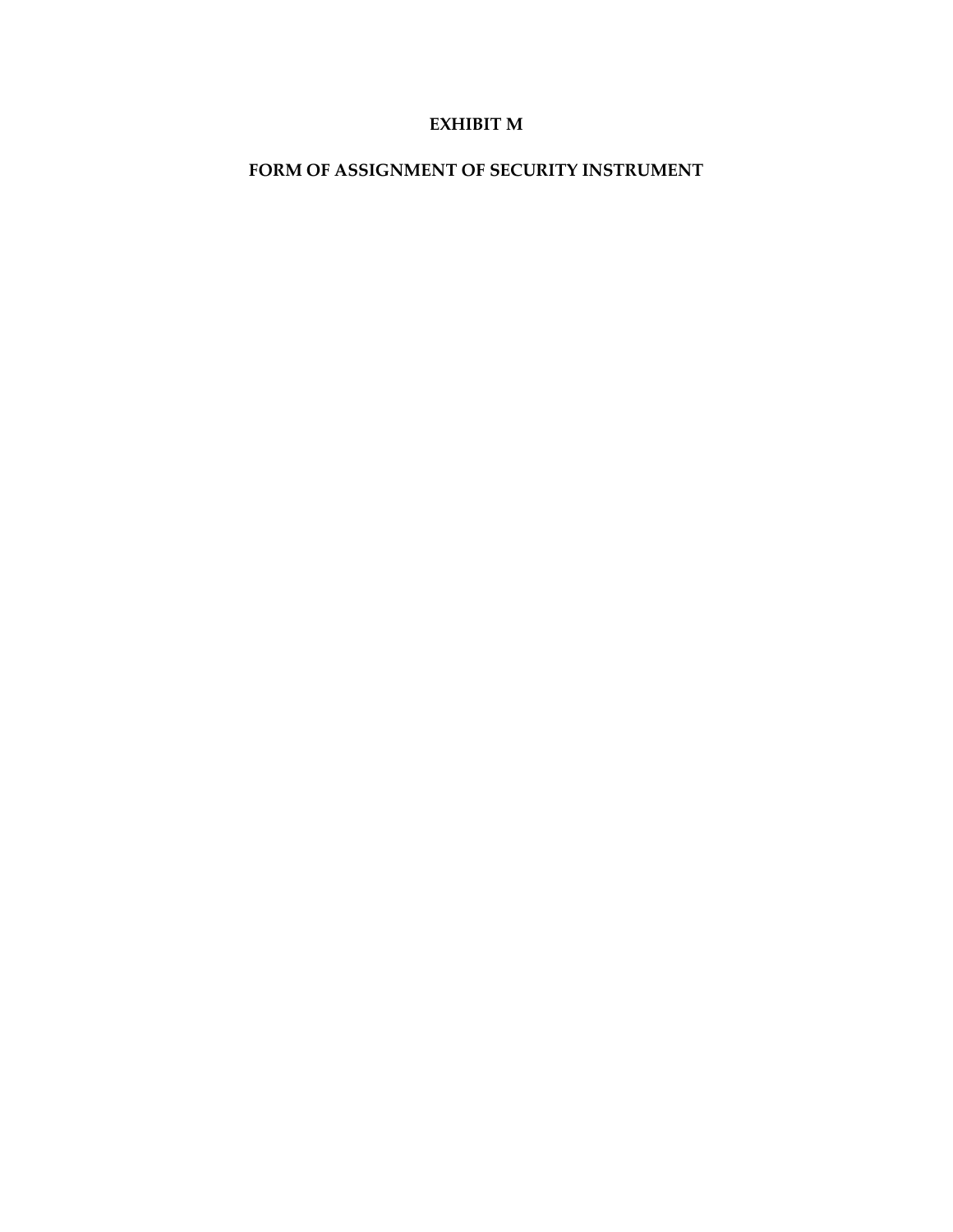### **EXHIBIT N**

# **FORM OF OMNIBUS ASSIGNMENT OF CONTRACTS, PLANS, PERMITS, AND APPROVALS**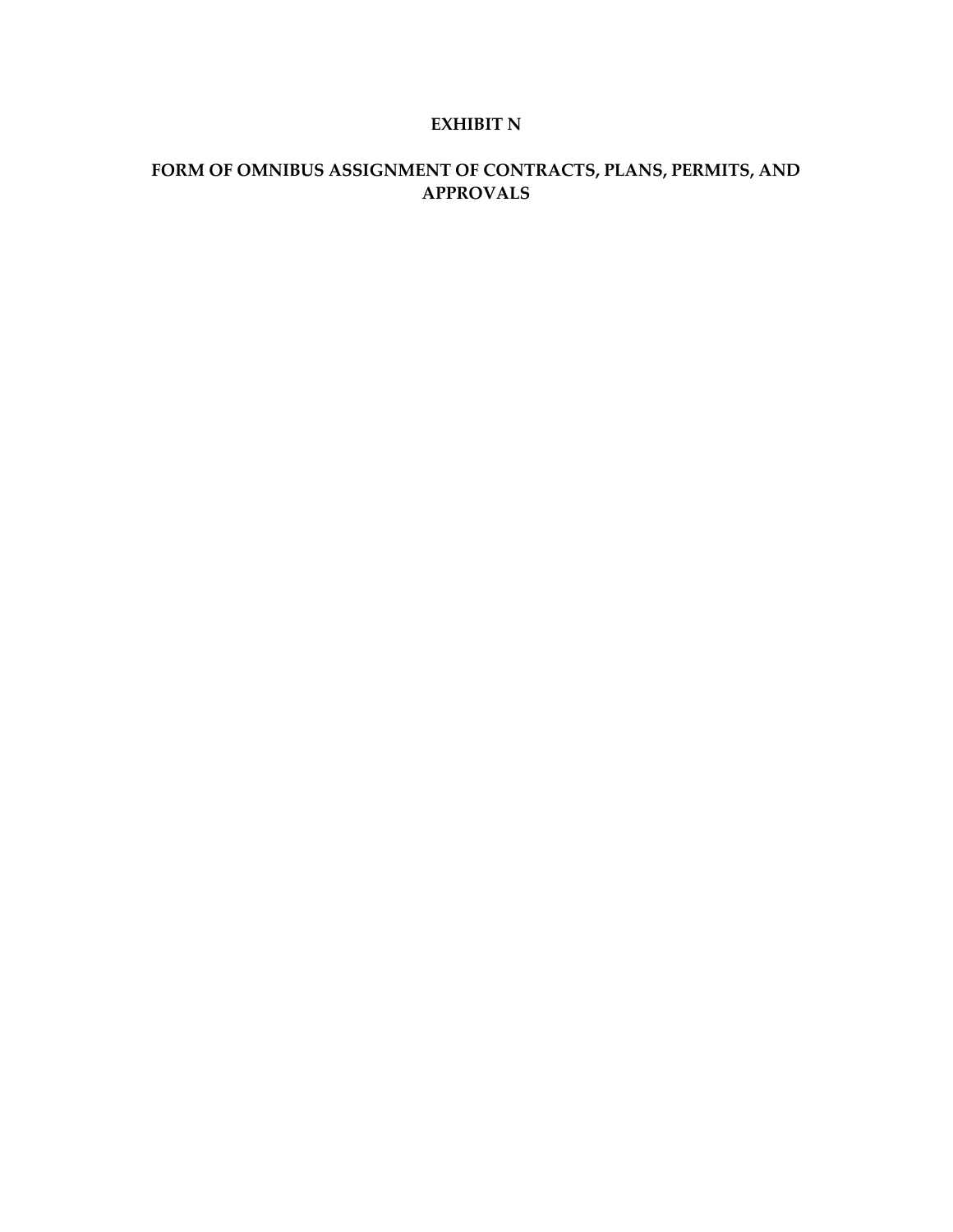### **EXHIBIT O**

# **FORM OF AGREEMENT AND ASSIGNMENT REGARDING GENERAL CONTRACTOR'S CONTRACT**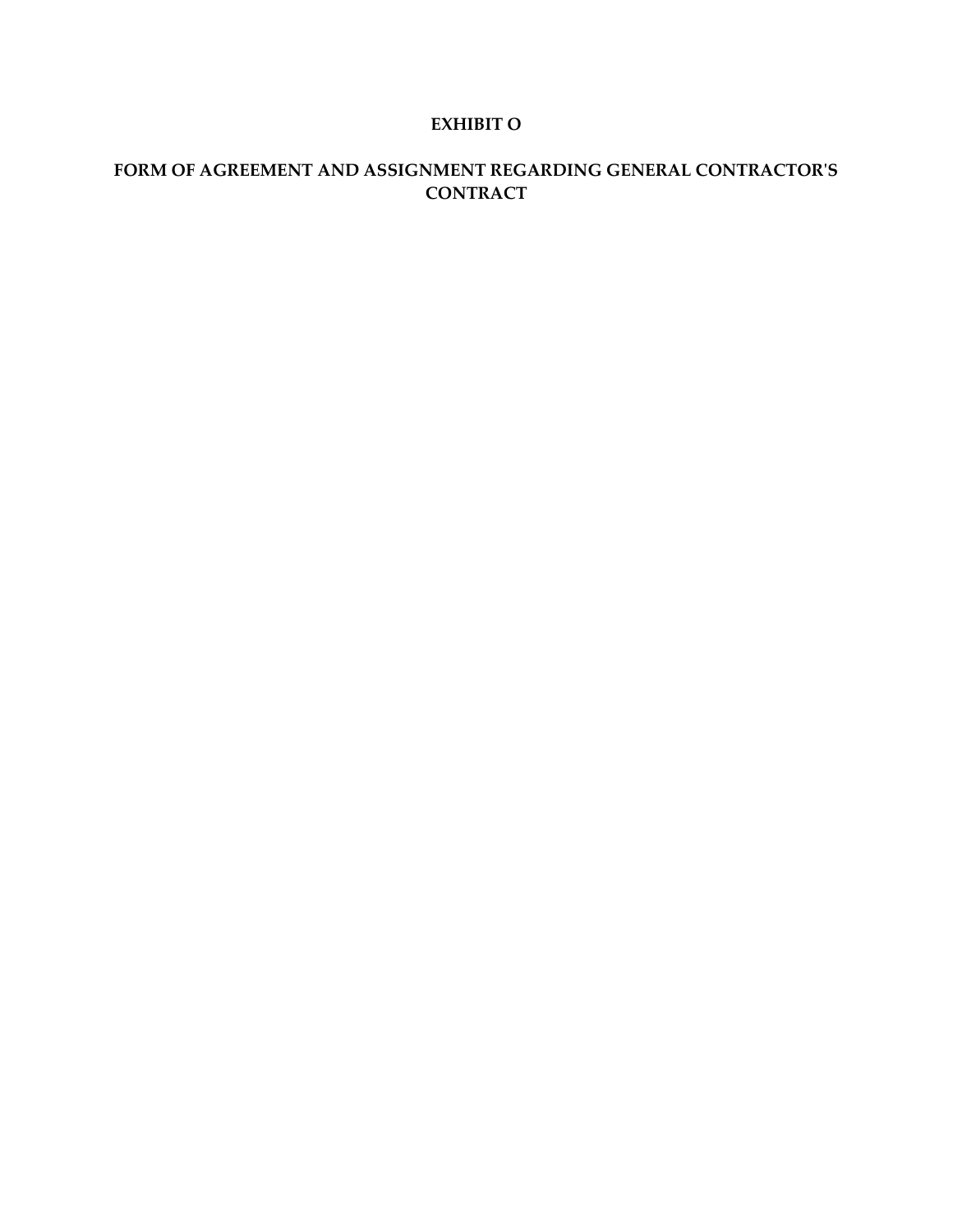### **EXHIBIT P**

# **FORM OF ASSIGNMENT OF HOUSING ASSISTANCE PAYMENTS CONTRACT**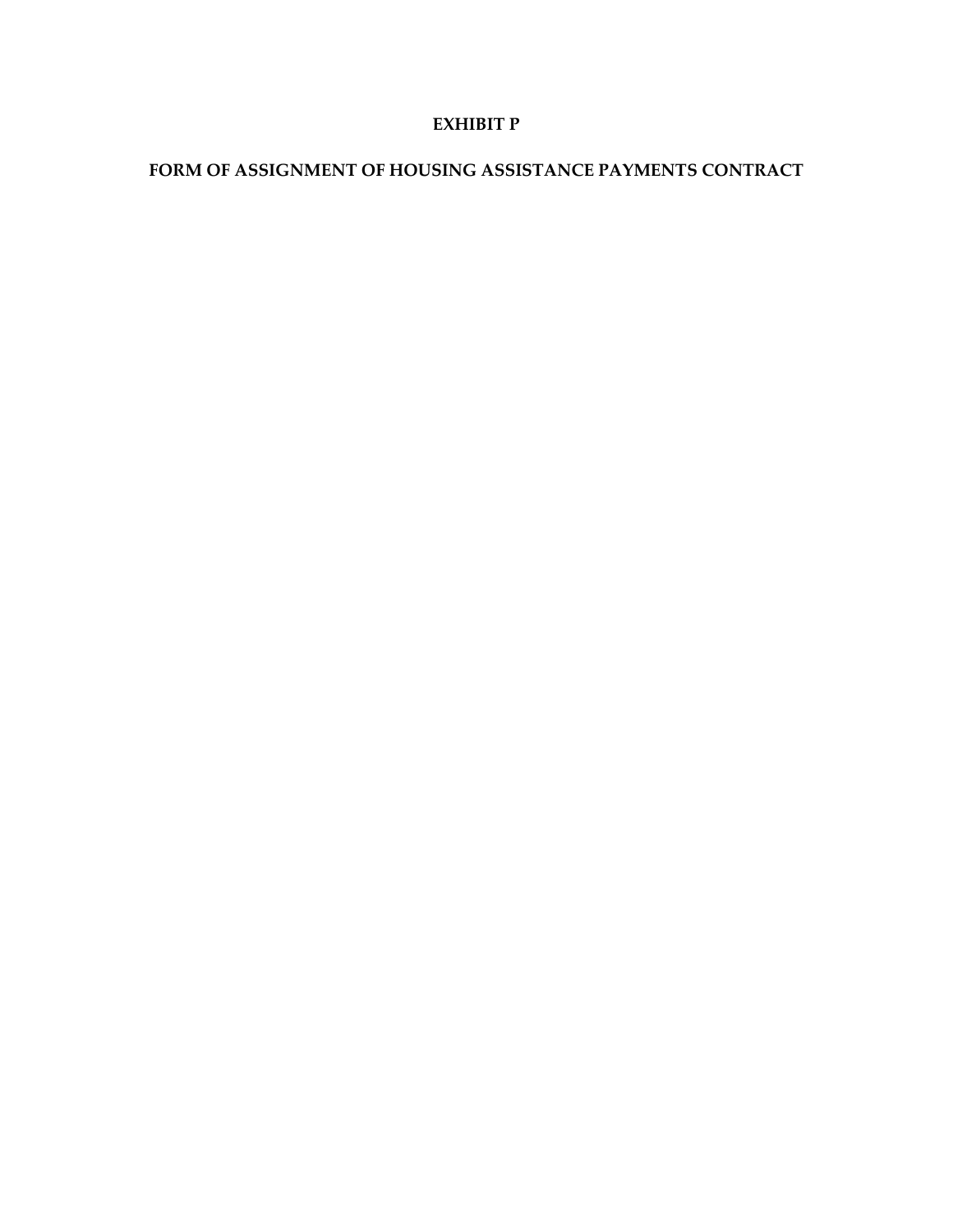# **EXHIBIT Q**

**FORM OF TERMINATION AGREEMENT**